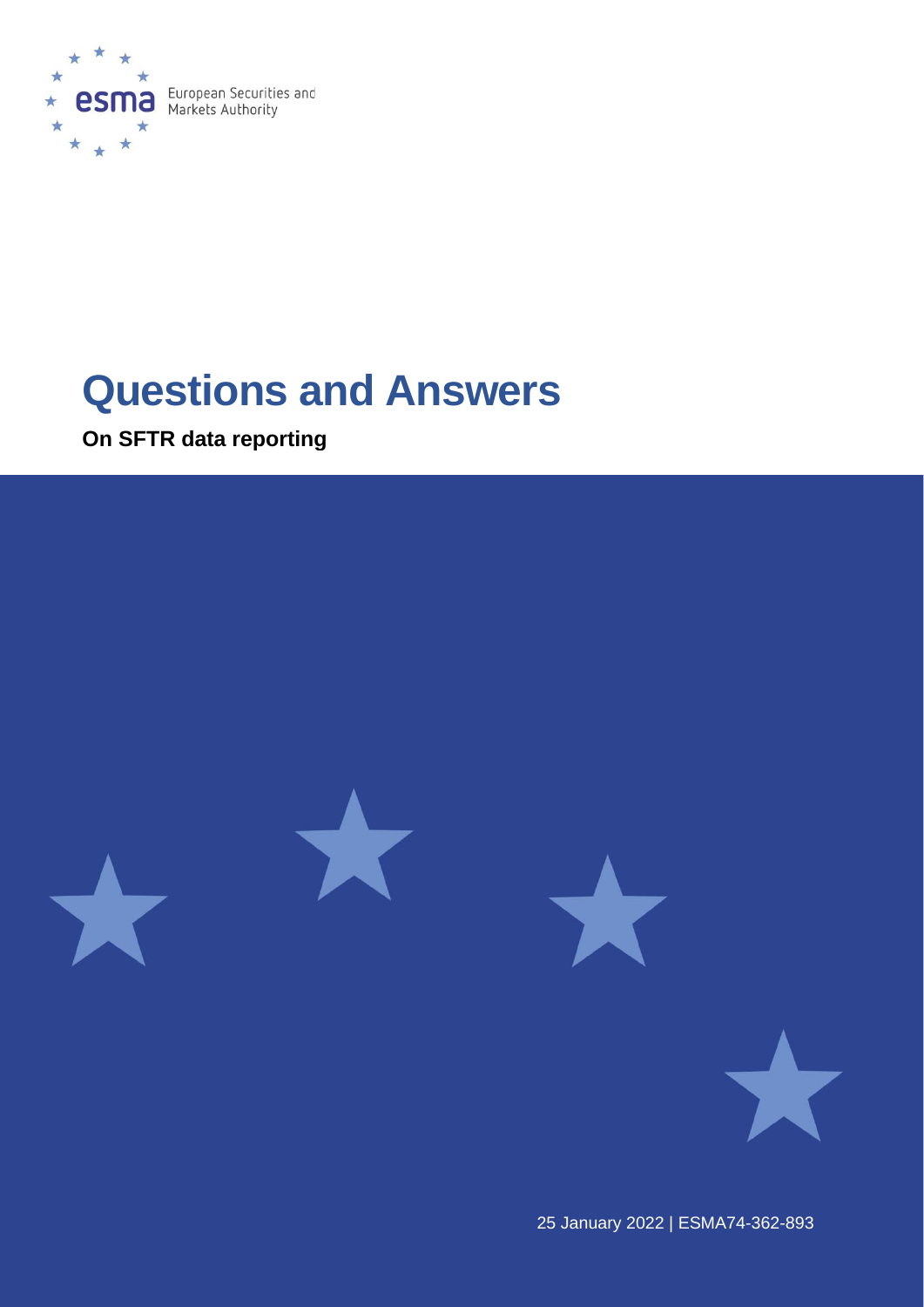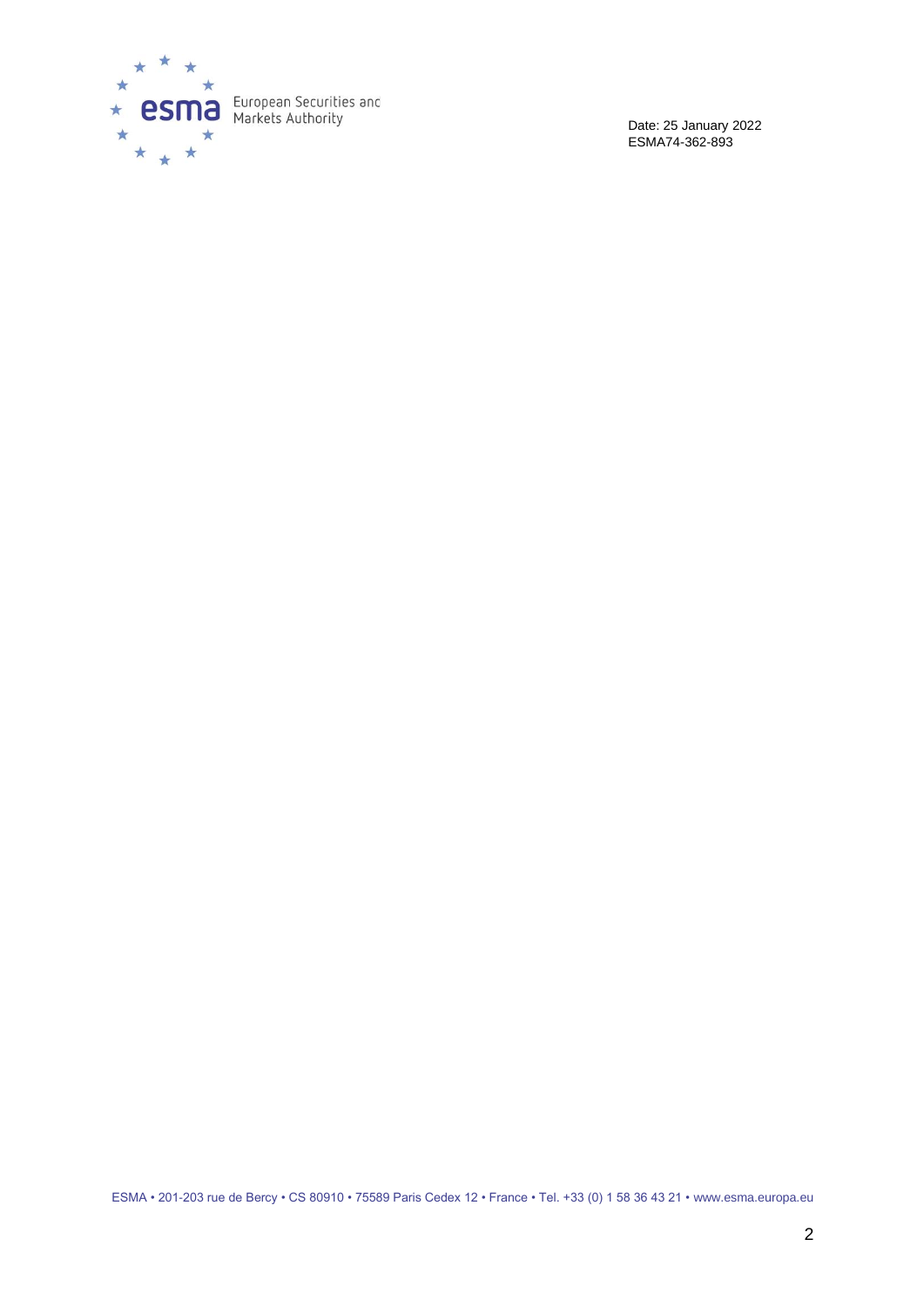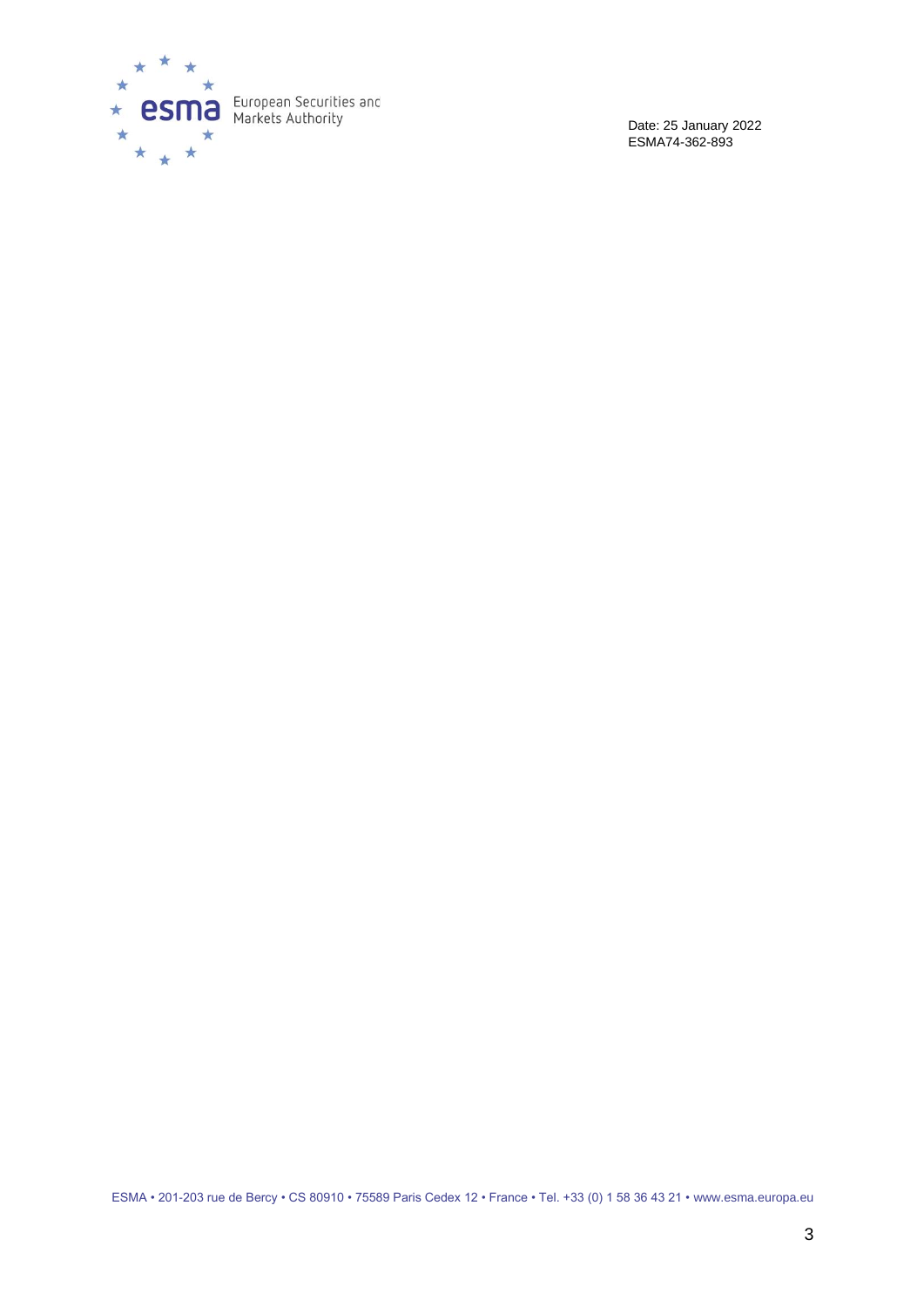

# **Table of Contents**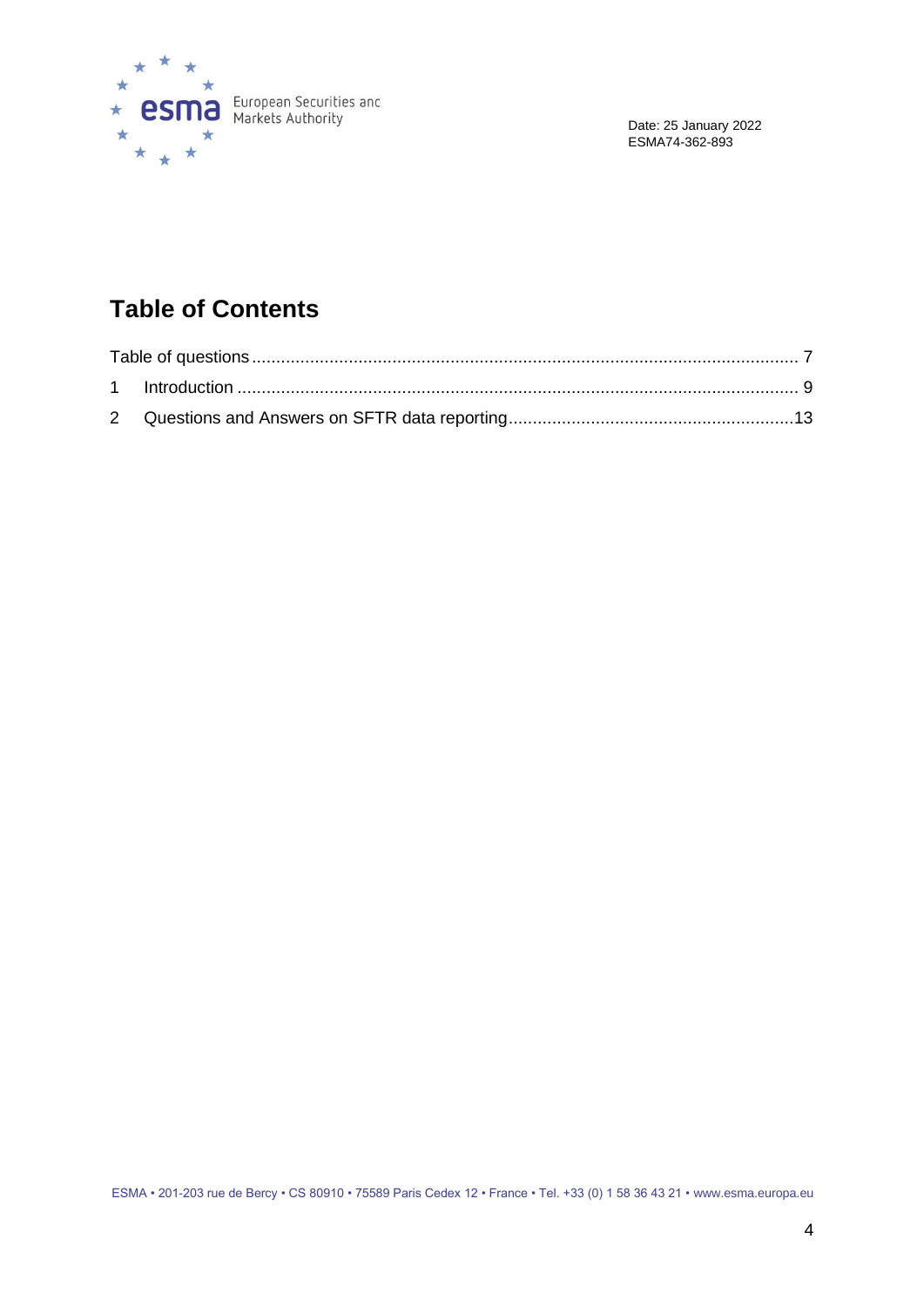

# **Acronyms and definitions used**

| <b>SFTR</b>  | Securities Financing Transactions Regulation - Regulation (EU)<br>2015/2365 of the European Parliament and of the Council of 25<br>November 2015 on transparency of securities financing<br>transactions and of reuse and amending Regulation (EU) No<br>648/2012 |
|--------------|-------------------------------------------------------------------------------------------------------------------------------------------------------------------------------------------------------------------------------------------------------------------|
| <b>EMIR</b>  | European Market Infrastructures Regulation - Regulation (EU)<br>648/2012 of the European Parliament and Council on OTC<br>derivatives, central counterparties and trade repositories                                                                              |
| <b>ESMA</b>  | The European Markets and Securities Authority                                                                                                                                                                                                                     |
| LEI          | ISO 17442 Legal Entity Identifier                                                                                                                                                                                                                                 |
| <b>GLEIF</b> | <b>Global Legal Entity Identifier Foundation</b>                                                                                                                                                                                                                  |
| <b>ITS</b>   | <b>Implementing Technical Standards</b>                                                                                                                                                                                                                           |
| <b>RTS</b>   | <b>Regulatory Technical Standard</b>                                                                                                                                                                                                                              |
| MiFID II     | Markets in Financial Instruments Directive (recast) – Directive<br>2014/65/EU of the European Parliament and of the Council                                                                                                                                       |
| <b>MiFIR</b> | Markets in Financial Instruments Regulation - Regulation<br>600/2014 of the European Parliament and of the Council                                                                                                                                                |
| <b>NCA</b>   | <b>National Competent Authority</b>                                                                                                                                                                                                                               |
| Q&A          | Question and answer                                                                                                                                                                                                                                               |
| <b>RTS</b>   | <b>Regulatory Technical Standards</b>                                                                                                                                                                                                                             |
| <b>BSB</b>   | Buy-sell back transaction                                                                                                                                                                                                                                         |
| <b>SBB</b>   | Sell-buy back transaction                                                                                                                                                                                                                                         |
| ML           | Margin lending                                                                                                                                                                                                                                                    |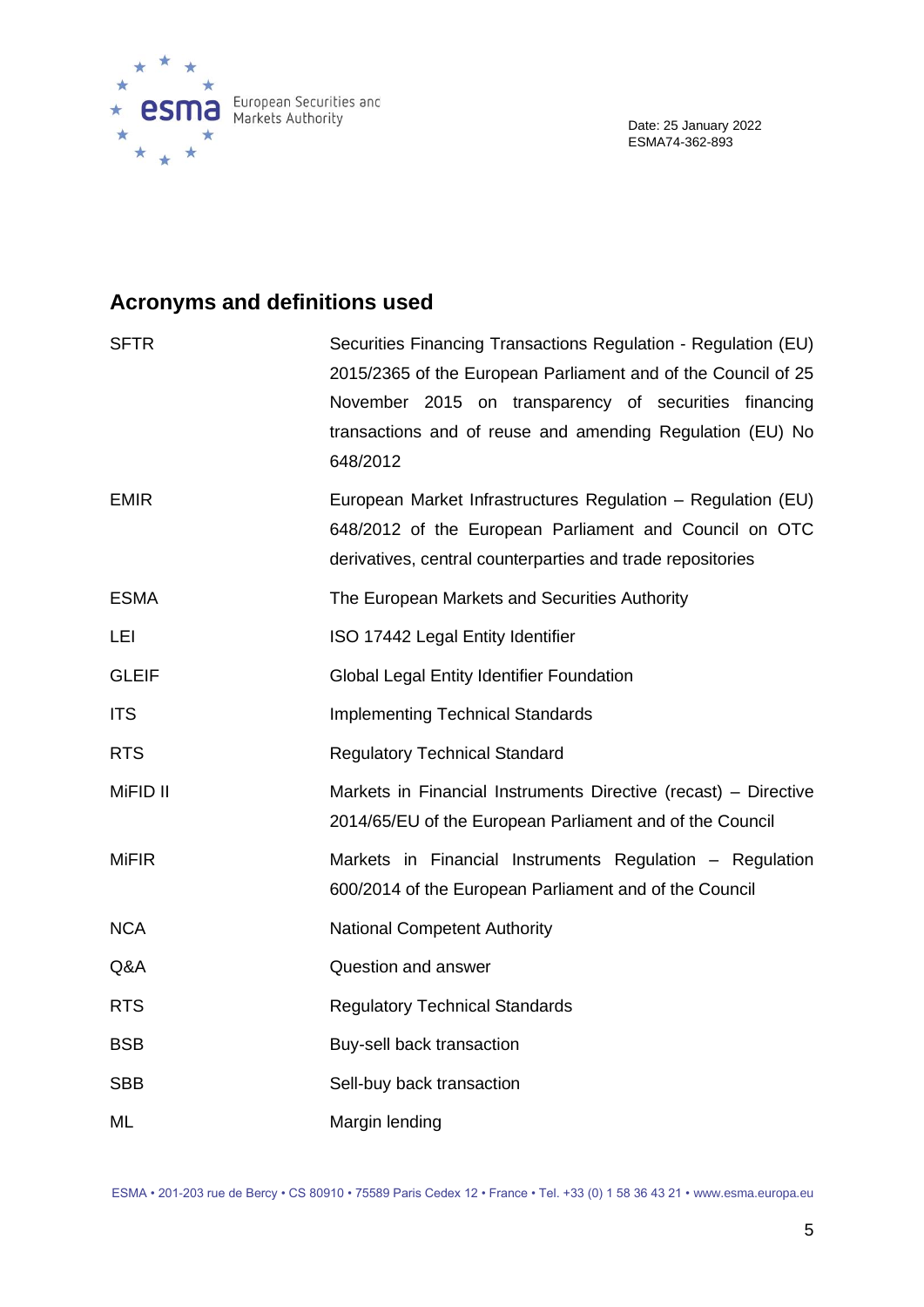

| CFI code    | <b>Classification of Financial Instruments code</b> |
|-------------|-----------------------------------------------------|
| <b>CM</b>   | <b>Clearing Member</b>                              |
| <b>CCP</b>  | <b>Central Counterparty</b>                         |
| <b>CSD</b>  | <b>Central Securities Depository</b>                |
| <b>CPMI</b> | Committee on Payments and Market Infrastructures    |
| <b>DBV</b>  | Delivery By Value                                   |
| EC          | <b>European Commission</b>                          |
| <b>ECB</b>  | European Central Bank                               |
| <b>EEA</b>  | European Economic Area                              |
| <b>ERR</b>  | <b>Entity Responsible for Reporting</b>             |
| <b>ESCB</b> | European System of Central Banks                    |

ESMA • 201-203 rue de Bercy • CS 80910 • 75589 Paris Cedex 12 • France • Tel. +33 (0) 1 58 36 43 21 • www.esma.europa.eu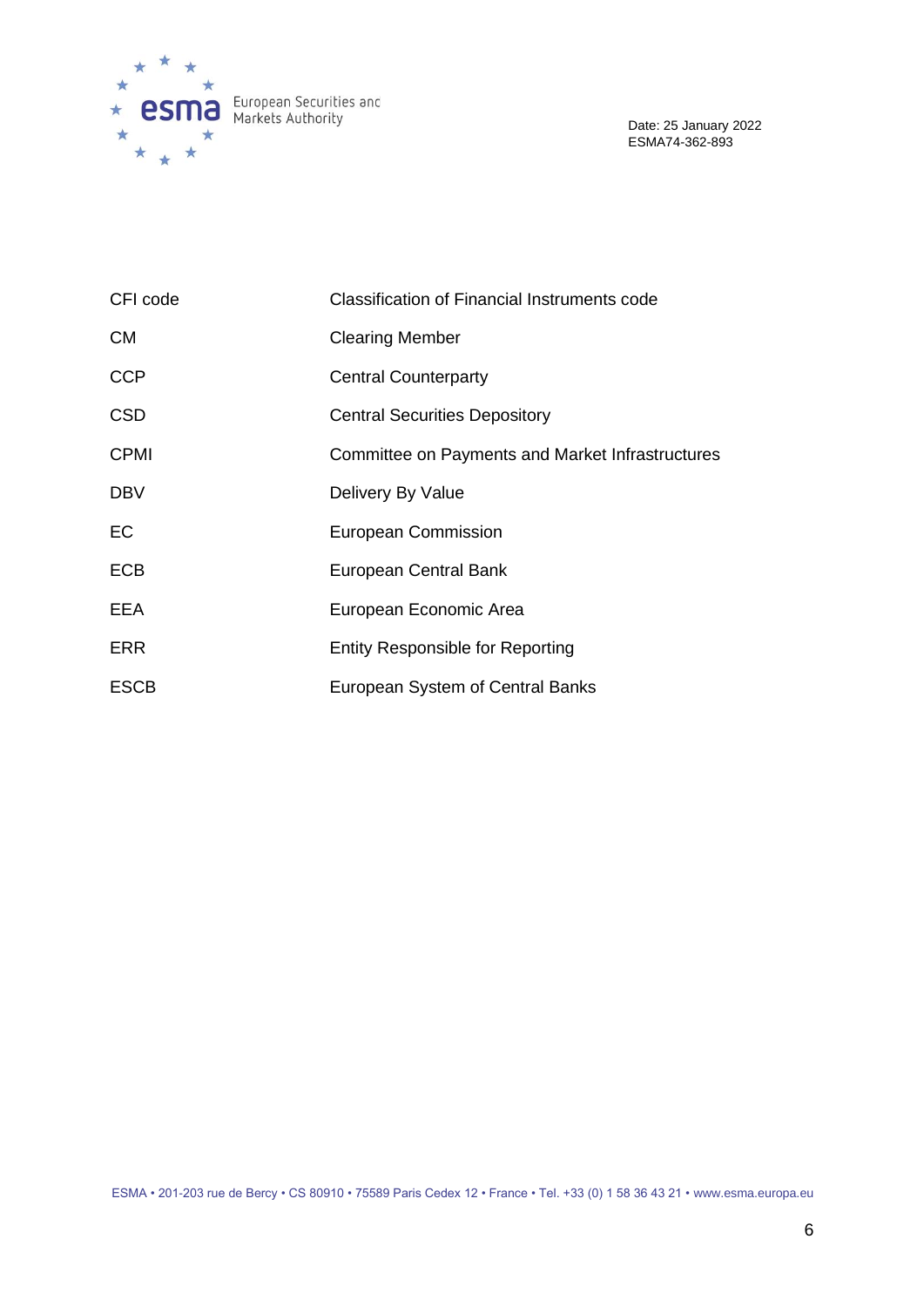

# <span id="page-6-0"></span>**Table of questions**

|                | <b>Topic of the Question</b>                                                                                                                           | 1/Level<br><b>Level</b><br>$\overline{2}$<br><b>issue</b> | <b>Last Updated</b> |
|----------------|--------------------------------------------------------------------------------------------------------------------------------------------------------|-----------------------------------------------------------|---------------------|
| 1              | Frequency of reports                                                                                                                                   | <b>SFTR Article 4</b>                                     | 05/11/2020          |
| $\overline{2}$ | *amended*<br>Reporting<br>of<br>settlement fails                                                                                                       | <b>SFTR Article 4</b>                                     | 25/01/2022          |
| 3              | Reporting of repos<br>initially<br>collateralised<br>on<br>a<br>per<br>transaction<br>basis<br>and<br>subsequently<br>on<br>net<br>a<br>exposure basis | <b>SFTR Article 4</b>                                     | 05/11/2020          |
| $\overline{4}$ | Reporting of trading venue for<br>cleared and non-cleared SFTs                                                                                         | <b>SFTR Article 4</b>                                     | 05/11/2020          |
| 5              | Reporting of cash collateral for<br>margin lending                                                                                                     | <b>SFTR Article 4</b>                                     | 05/11/2020          |
| 6              | Reporting<br>of<br>past<br>modifications                                                                                                               | <b>SFTR Article 4</b>                                     | 28/01/2021          |
| $\overline{7}$ | Update of a<br>Trade<br>State<br>Report belonging to a SFT                                                                                             | <b>SFTR Article 4</b>                                     | 28/01/2021          |
| 8              | Reporting of SFTs by the FC<br>on behalf of a SME-NFC<br>pursuant to the Article 4(3)<br><b>SFTR</b>                                                   | <b>SFTR Article 4</b>                                     | 28/01/2021          |
| 9              | Reporting of SFTs where an<br>external<br>portfolio<br>manager<br>participates                                                                         | <b>SFTR Article 4</b>                                     | 23/03/2021          |
| 10             | Reporting of changes to the<br>reference rate in an SFT                                                                                                | <b>SFTR Article 4</b>                                     | 20/05/2021          |
| 11             | LEI changes due to mergers<br>and acquisitions                                                                                                         | <b>SFTR Article 4</b>                                     | 21/09/2021          |
| 12             | Currency for the Overview<br>report                                                                                                                    | <b>SFTR Article 5</b>                                     | 14/12/2021          |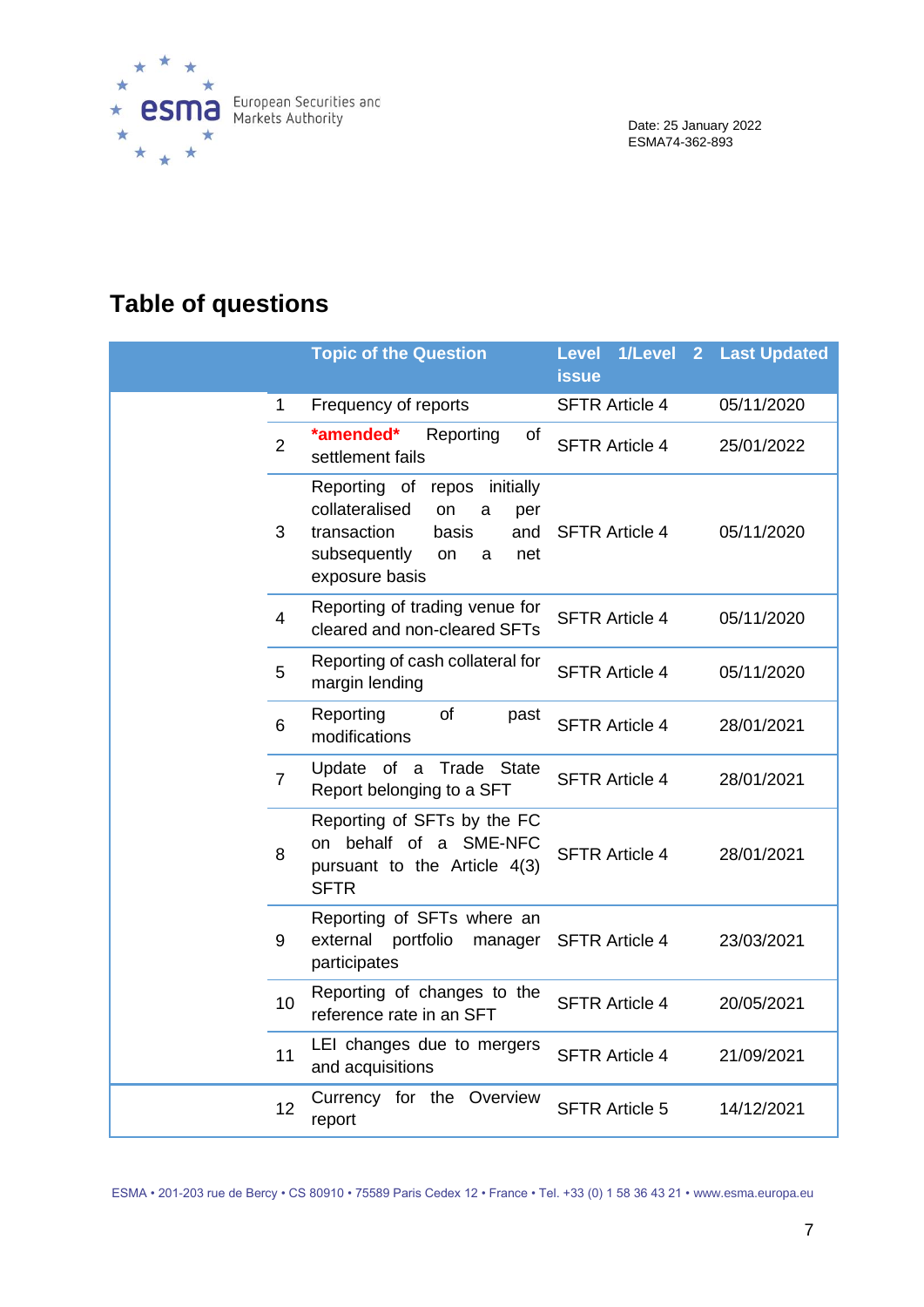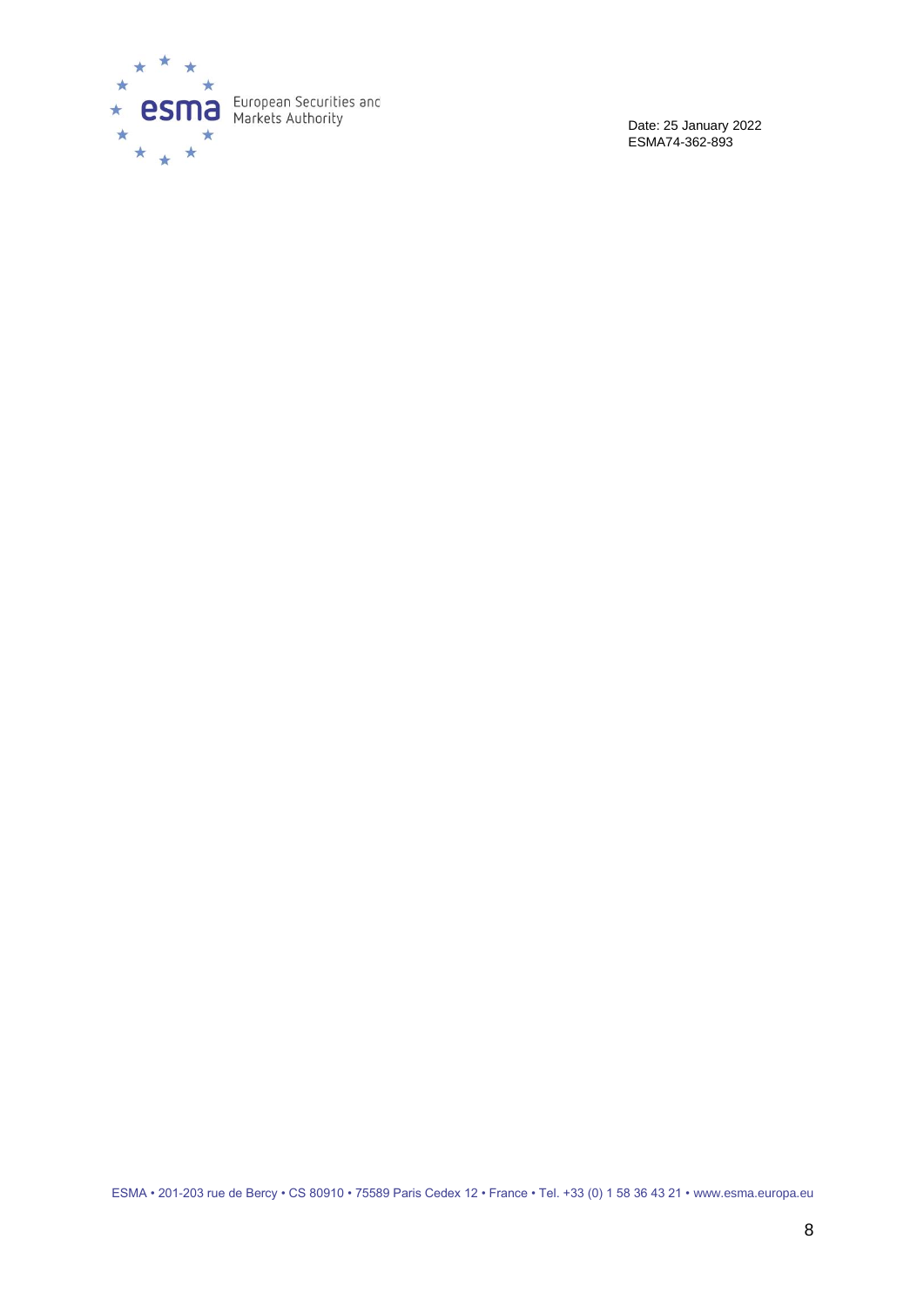

# <span id="page-8-0"></span>**1 Introduction**

### **Background**

The final legislative text of Regulation (EU) No 2015/2365<sup>1</sup> (SFTR) were approved by the European Parliament on 29 October 2015 and by the European Council on 16 November 2015. The two texts were published in the Official Journal on 23 December 2015 and entered into force on the twentieth day following this publication – i.e. 12 January 2016.

Many of the obligations under SFTR needed to be further specified in the regulatory and implementing technical standards developed by the European Securities and Markets Authority (ESMA). These were adopted by the European Commission on 13 December 2018 and were published in the Official Journal on 22 March 2019. The technical standards entered into force on 13 April 2019.

The SFTR framework is made up of the following EU legislation:

- a) Commission Implementing Regulation (EU) 2019/363 of 13 December 2018 laying down implementing technical standards with regard to the format and frequency of reports on the details of securities financing transactions (SFTs) to trade repositories in accordance with Regulation (EU) 2015/2365 of the European Parliament and of the Council and amending Commission Implementing Regulation (EU) No 1247/2012 with regard to the use of reporting codes in the reporting of derivative contracts;
- b) Commission Delegated Regulation (EU) 2019/359 of 13 December 2018 supplementing Regulation (EU) 2015/2365 of the European Parliament and of the Council with regard to regulatory technical standards specifying the details of the application for registration and extension of registration as a trade repository;
- c) Commission Delegated Regulation (EU) 2019/357 of 13 December 2018 supplementing Regulation (EU) 2015/2365 of the European Parliament and of the Council with regard to regulatory technical standards on access to details of securities financing transactions (SFTs) held in trade repositories;

<sup>1</sup> Regulation (EU) 2015/2365 of the European Parliament and of the Council of 25 November 2015 on transparency of securities financing transactions and of reuse and amending Regulation (EU) No 648/2012.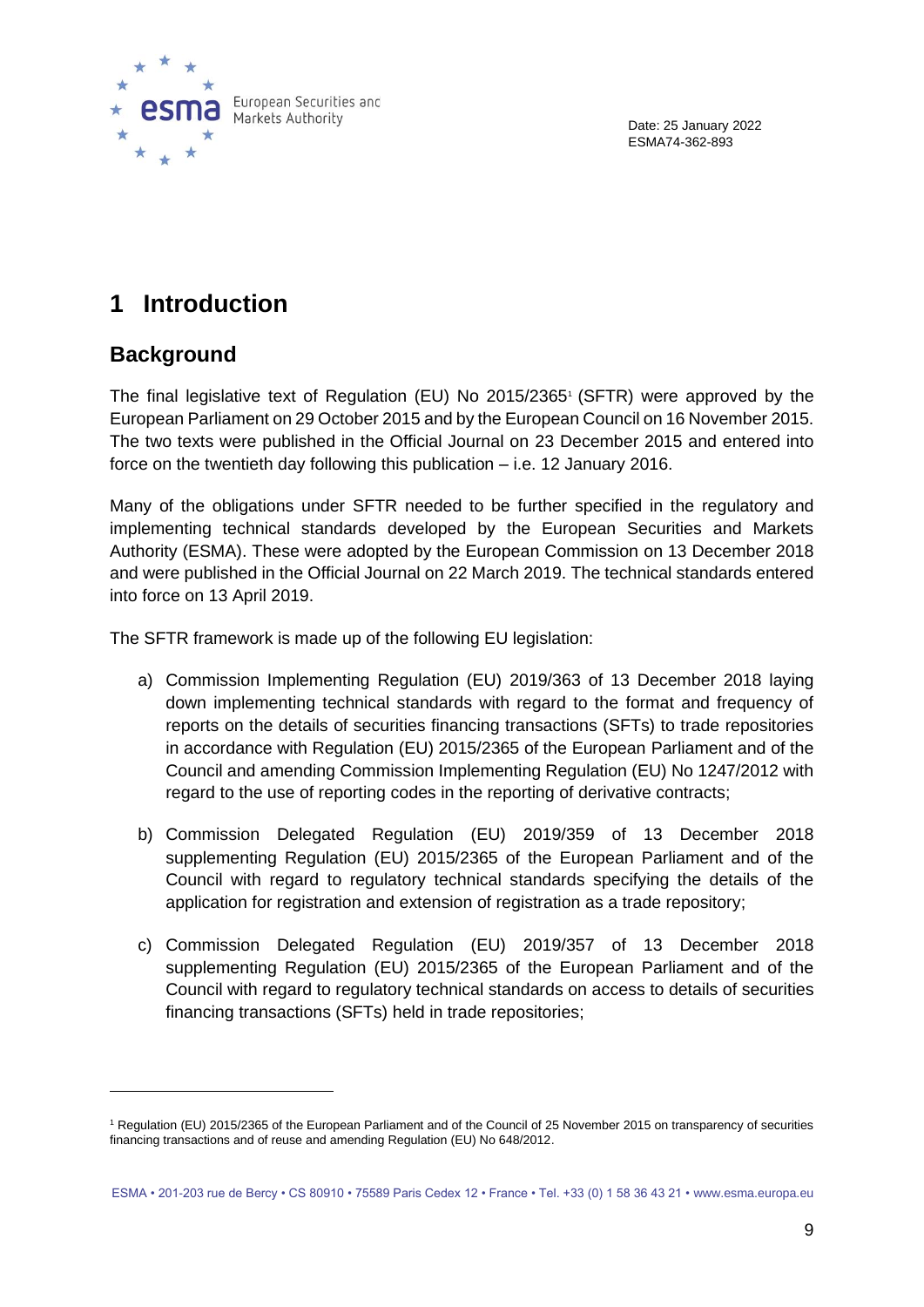

- d) Commission Implementing Regulation (EU) 2019/364 of 13 December 2018 laying down implementing technical standards with regard to the format of applications for registration and extension of registration of trade repositories in accordance with Regulation (EU) 2015/2365 of the European Parliament and of the Council;
- e) Commission Delegated Regulation (EU) 2019/358 of 13 December 2018 supplementing Regulation (EU) 2015/2365 of the European Parliament and of the Council with regard to regulatory technical standards on the collection, verification, aggregation, comparison and publication of data on securities financing transactions (SFTs) by trade repositories;
- f) Commission Implementing Regulation (EU) 2019/365 of 13 December 2018 laying down implementing technical standards with regard to the procedures and forms for exchange of information on sanctions, measures and investigations in accordance with Regulation (EU) 2015/2365 of the European Parliament and of the Council;
- g) Commission Delegated Regulation (EU) 2019/360 of 13 December 2018 supplementing Regulation (EU) 2015/2365 of the European Parliament and of the Council with regard to fees charged by the European Securities and Markets Authority to trade repositories;
- h) Commission Delegated Regulation (EU) 2019/356 of 13 December 2018 supplementing Regulation (EU) 2015/2365 of the European Parliament and of the Council with regard to regulatory technical standards specifying the details of securities financing transactions (SFTs) to be reported to trade repositories;
- i) Commission Delegated Regulation (EU) 2019/463 of 30 January 2019 amending Regulation (EU) 2015/2365 of the European Parliament and of the Council with regard to the list of exempted entities;

In view of ESMA's statutory role to build a common supervisory culture by promoting common supervisory approaches and practices, ESMA has adopted this Q&As document which relates to the consistent application of the SFTR data reporting obligation. The first version of this document was published on 5 November 2020, subsequent updates will be published on a regular basis. This document is expected to be updated and expanded as and when appropriate.

ESMA • 201-203 rue de Bercy • CS 80910 • 75589 Paris Cedex 12 • France • Tel. +33 (0) 1 58 36 43 21 • www.esma.europa.eu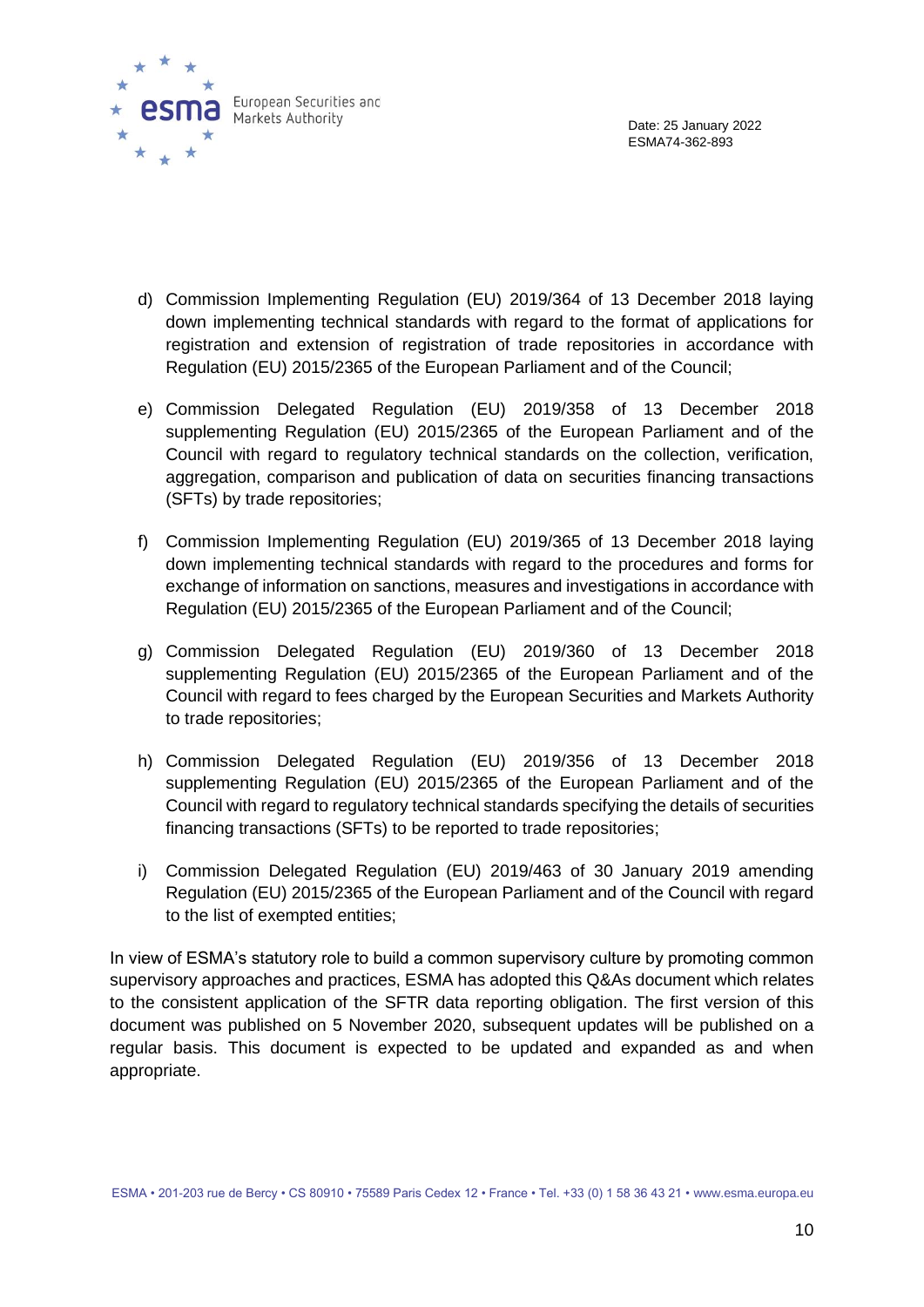

### **Purpose**

The purpose of this document is to promote common supervisory approaches and practices in the application of SFTR in relation to regulatory data reporting topics. It provides responses to questions posed by the general public, market participants and competent authorities in relation to the practical application of SFTR.

The content of this document is aimed at competent authorities, entities and market infrastructures by providing clarity on the application of the SFTR requirements.

The content of this document is not exhaustive, and it does not constitute new policy.

### **Status**

The question and answer (Q&A) mechanism is a practical convergence tool used to promote common supervisory approaches and practices under Article 16b of the ESMA Regulation<sup>2</sup>.

Due to the nature of Q&As, formal consultation on the draft answers is considered unnecessary. However, even if Q&As are not formally consulted on, ESMA may check them with representatives of ESMA's Securities and Markets Stakeholder Group, the relevant Standing Committees' Consultative Working Group or, where specific expertise is needed, with other external parties.

Where the question received requires interpretation of Union law, ESMA forwards the question to the European Commission. Replies from the Commission will be published on ESMA's website and included in Q&A documents, together with the explicit mention that the answer was provided by the Commission.

ESMA will periodically review these Q&As on a regular basis to update them where required and to identify if, in a certain area, there is a need to convert some of the material into ESMA Guidelines and recommendations. In such cases, the procedures foreseen under Article 16 of the ESMA Regulation will be followed.

<sup>&</sup>lt;sup>2</sup> Regulation (EU) No 1095/2010 of the European Parliament and of the Council of 24 November 2010 establishing a European Supervisory Authority (European Securities and Markets Authority), amending Decision No 716/2009/EC and repealing Commission Decision 2009/77/EC Regulation, 15.12.2010, L331/84.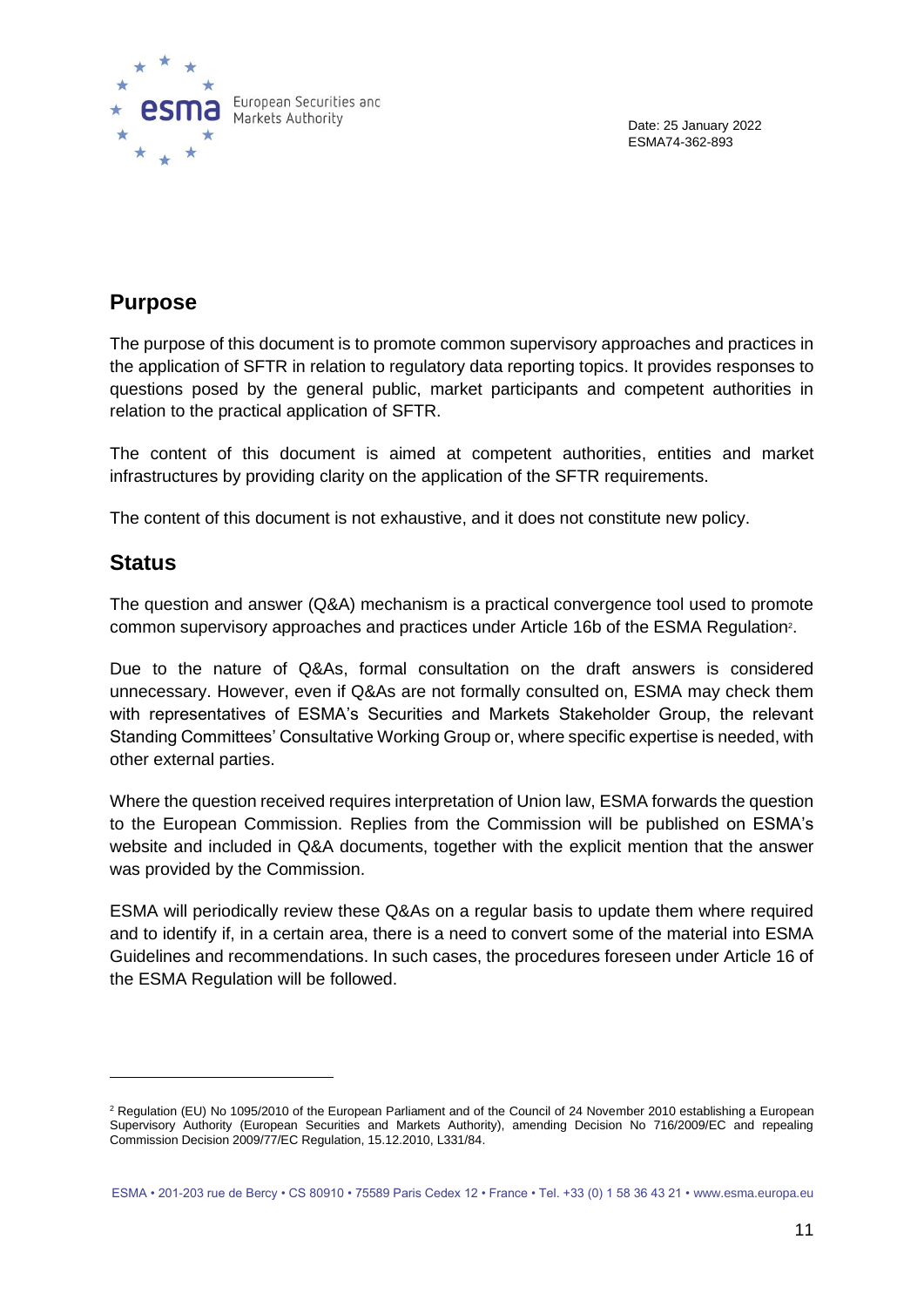

### **Questions and answers**

This document is intended to be continually edited and updated as and when new questions are received. The date on which each section was last amended is included for ease of reference.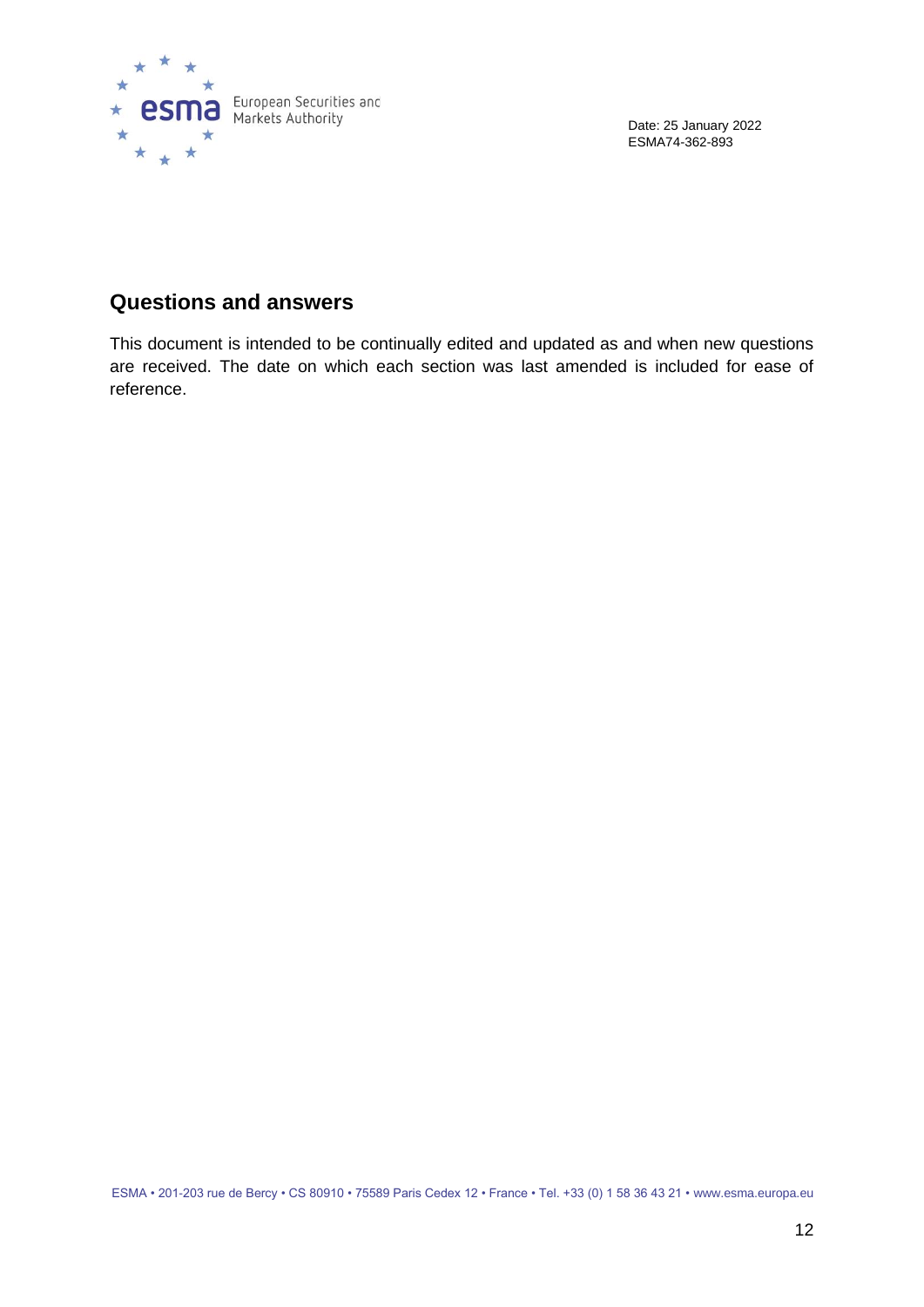

## <span id="page-12-0"></span>**2 Questions and Answers on SFTR data reporting**

**Question 1** [Published on 5 November 2020]

#### **Frequency of reports**

- *a) How should a "working day" be defined for the purpose of determining the deadline for reporting?*
- *b) How should the counterparties proceed if they follow different calendars?*
- *c) How should the counterparties proceed if they are located in different time zones?*

#### **Answer 1**

a) Counterparties should follow their local time to determine the day on which the transaction was concluded, modified or terminated. Branches of third country counterparties should follow the local time of the Member State from which they operate. The deadline for reporting is the working day following that day. The point in time which serves as a starting point to calculate the reporting deadline is the date of conclusion, modification or termination of the transaction, irrespective of the execution process. Therefore, if a transaction is concluded, modified or terminated on date T, the reference day to start calculating the reporting deadline is T, as opposed to the date on which the counterparties start to exchange electronic information related to the conclusion, modification or termination of the transactions.

The determination of the deadline for reporting in the local time does not affect the way in which the relevant dates and times (such as execution timestamp) are reported to the TRs. The time convention for reporting is defined in the Commission Implementing Regulation (EU) 2019/363 ITS as UTC (Coordinated Universal Time). The GMT (Greenwich Mean Time) was not defined as a time convention as it refers to a time zone and not to a time standard.

- b) As regards to the calendar, counterparties and branches of third country counterparties should follow the relevant calendar of the Member State from which they operate to determine whether a given day is a working day or holiday.
- c) This guidance applies also when the two counterparties (or the branches thereof) to the same SFT follow different calendars and/or are located in different time zones, meaning that each counterparty should follow its own local calendar and use the local time to determine the deadline for reporting.

ESMA • 201-203 rue de Bercy • CS 80910 • 75589 Paris Cedex 12 • France • Tel. +33 (0) 1 58 36 43 21 • www.esma.europa.eu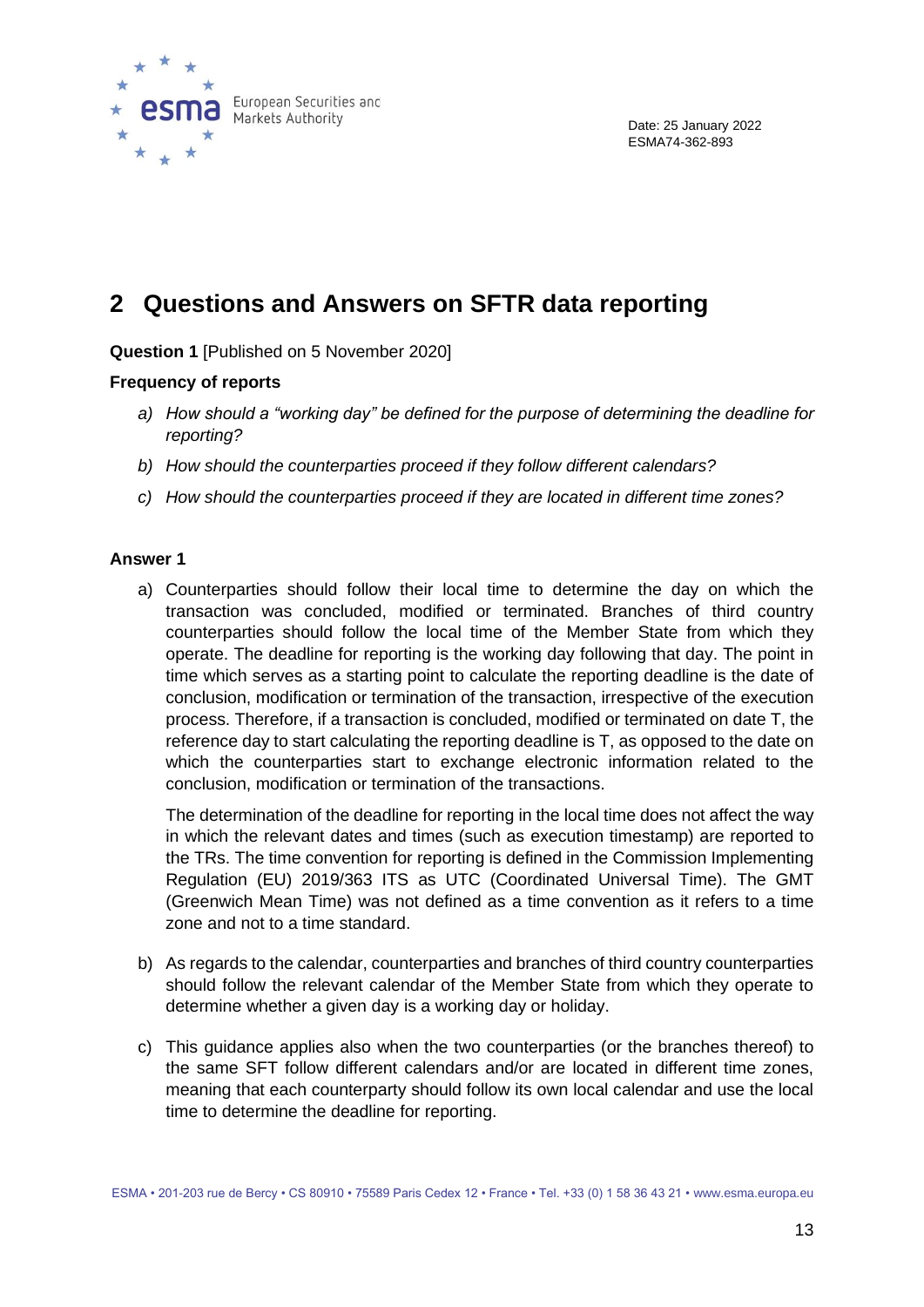

#### **\*Amended\* Question 2** [Updated on 25 January 2022]

#### **Reporting of settlement fails**<sup>3</sup>

In certain instances the reporting under Article 4 of SFTR is affected by events linked to the settlement of the respective SFT or of either of its legs. For this purpose, 'settlement fail' follows the definition included in Article  $2(15)$  of Regulation  $909/2014<sup>4</sup>$  and it means "the nonoccurrence of settlement, or partial settlement of a securities transaction on the intended settlement date, due to a lack of securities or cash and regardless of the underlying cause".

*a) When is a settlement fail reportable?* 

*b) How should a settlement fail on the closing leg be reported?* 

*c) By when should a settlement fail be reported?* 

*d) Is a settlement fail reportable, where the Counterparties have been unable to modify the maturity date of an SFT due to a failed settlement that takes place after the day following the maturity date (S+1)?*

*e) Contractually there is a difference between a settlement failure of the closing leg between securities borrowing and lending transaction and (reverse) repo transactions. Does this mean that the reporting of a settlement fail of the closing leg of a (reverse) repo transaction follows the contractual termination date?* 

*f) How should a settlement fail on the closing leg of a CCP-cleared SFT be reported, where the settlement is on a net basis?* 

#### **Answer 2**

a) A temporary settlement failure, that neither results in a termination of the SFT, nor in a modification of any of the reportable characteristics of the SFT, should not be reported as per paragraph 94 of the ESMA SFTR Reporting Guidelines. If the settlement failure results in an amendment to the transaction, then the amendment should be reported accordingly with the action type "MODI" as per paragraph 98 of the ESMA SFTR Reporting Guidelines.

b) Where on the day following the maturity date the counterparties become aware that the closing leg of the SFT has not been settled, they should send a report with action type "MODI"

ESMA • 201-203 rue de Bercy • CS 80910 • 75589 Paris Cedex 12 • France • Tel. +33 (0) 1 58 36 43 21 • www.esma.europa.eu

<sup>&</sup>lt;sup>3</sup> The guidance provided in the SFTR Q&A is circumscribed to the reporting of SFTs and by no means precludes or pre-empts the reporting of settlement fails required under any EU legislation.

<sup>4</sup> REGULATION (EU) No 909/2014 OF THE EUROPEAN PARLIAMENT AND OF THE COUNCIL of 23 July 2014 on improving securities settlement in the European Union and on central securities depositories and amending Directives 98/26/EC and 2014/65/EU and Regulation (EU) No 236/2012, p.1. L.257, OJ 28.8.2014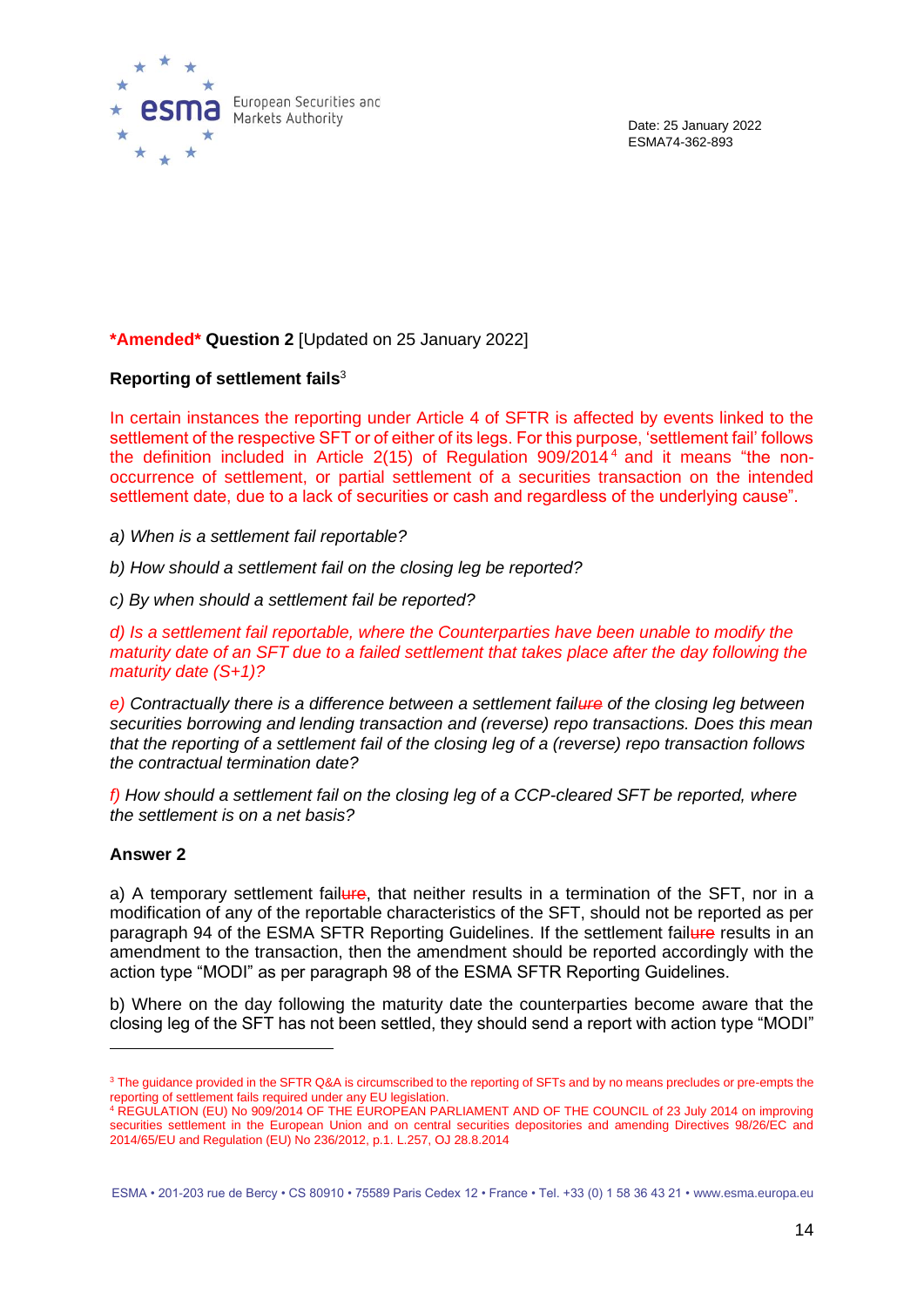

to amend the maturity date to the next day or other future day on which it is expected to settle, as per paragraph 115 of the ESMA SFTR Reporting Guidelines.

c) An amendment of the maturity date (S) would be possible only until the day following the maturity date (S+1). As from this date the SFT will no longer be outstanding, and it will not be possible to "reopen" it.

d) In case of a settlement fail that takes place after S+1 and (i) there is no possibility to update the maturity date or (ii) the SFT has been early terminated and there is no possibility to revert the early termination, the counterparties should report the remaining/outstanding SFT with a new UTI and specify accordingly the complete and accurate details of that SFT and in particular its maturity date. Special attention should be paid to the consistent reporting by the two counterparties. Notably, when either one or both counterparties do not report the modification on time, both counterparties would need to report the SFT with a new UTI agreed between them.

e) The reporting of settlement fails of the closing leg applies to all types of SFTs. Counterparties should apply paragraph 115 of the ESMA SFTR Reporting Guidelines in the broad scope of the reporting obligation under Art 4(1) SFTR, and it cannot be interpreted as covering only the case where the counterparties agree to amend the settlement date. The reporting of the settlement fail of the closing leg of a (reverse) repo transaction should be made by following the actual settlement date, not the contractual termination date.

f) The reporting of settlement fails of the closing leg of a CCP-cleared SFT, where the settlement is on a net basis, follows the same treatment as for all other SFTs as per paragraph 115 of the ESMA SFTR Reporting Guidelines to the extent that those settlement fails are attributable to individual SFTs. Settlement fails should only be reported if they can be attributed to individual SFTs.

#### **Question 3** [Published on 5 November 2020]

#### **Reporting of repos initially collateralised on a transaction basis and subsequently on a net exposure basis**

- *a) How should field 2.73 (Collateralisation of net exposure) be reported for repos initially collateralised on a transaction basis whose variation margin is handled by VM collateral pools?*
- *b) How should the collateral and the VM on a net exposure basis be reported, since the latter cannot be allocated to the transaction?*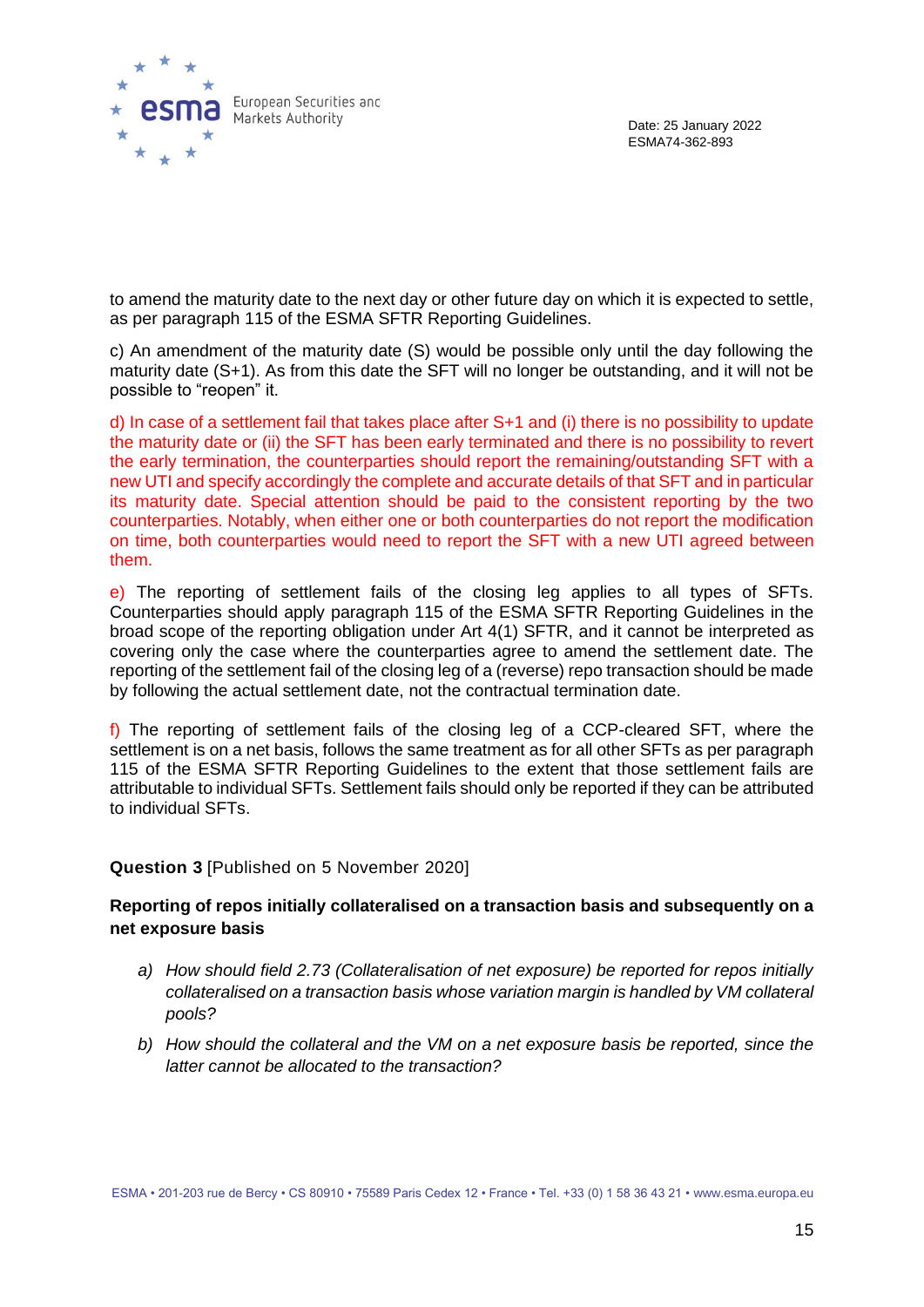

#### **Answer 3**

- a) If a repo transaction initially collateralised on a transaction basis is also part of VM collateral pools on a net exposure basis, field 2.73 (Collateralisation of net exposure) should be reported as "TRUE" from the onset. Since netting takes place at the level of the master agreement, the transaction is logically part of the netting set. "FALSE" is reserved for repo transactions exclusively collateralised on a transaction basis.
- b) The counterparty should report with action type "COLU" (i) the transaction-based collateral for each UTI and in addition (ii) the net exposure collateral applicable to all the SFTs in the netting set without the UTI.

**Question 4** [Published on 5 November 2020]

#### **Reporting of trading venue for cleared and non-cleared SFTs**

- *a) How should the field 2.8 "Trading venue" be reported for SFTs?*
- b) Can an SFT concluded bilaterally and cleared by a CCP on the same day be reported in accordance with Article 2(2) of CDR (EU) 2019/356?

#### **Answer 4**

- a) Trading venue is defined under Article 4(24) of MiFID II as a regulated market, an MTF or an OTF. Counterparties therefore should report in the field 2.8 "Trading venue" the segment MIC of the trading venue for SFTs concluded on regulated markets, MTFs and OTFs, XOFF for SFTs concluded off-venue for SFTs that are admitted to trading on a venue and XXXX in the rest of the cases, including an execution through a systematic internaliser (SI).
- b) No. SFTs concluded bilaterally (i.e. not on a trading venue, where trading venue should be understood as defined under MiFID) and cleared by a CCP should be reported pursuant to Article 2(1) of CDR (EU) 2019/356.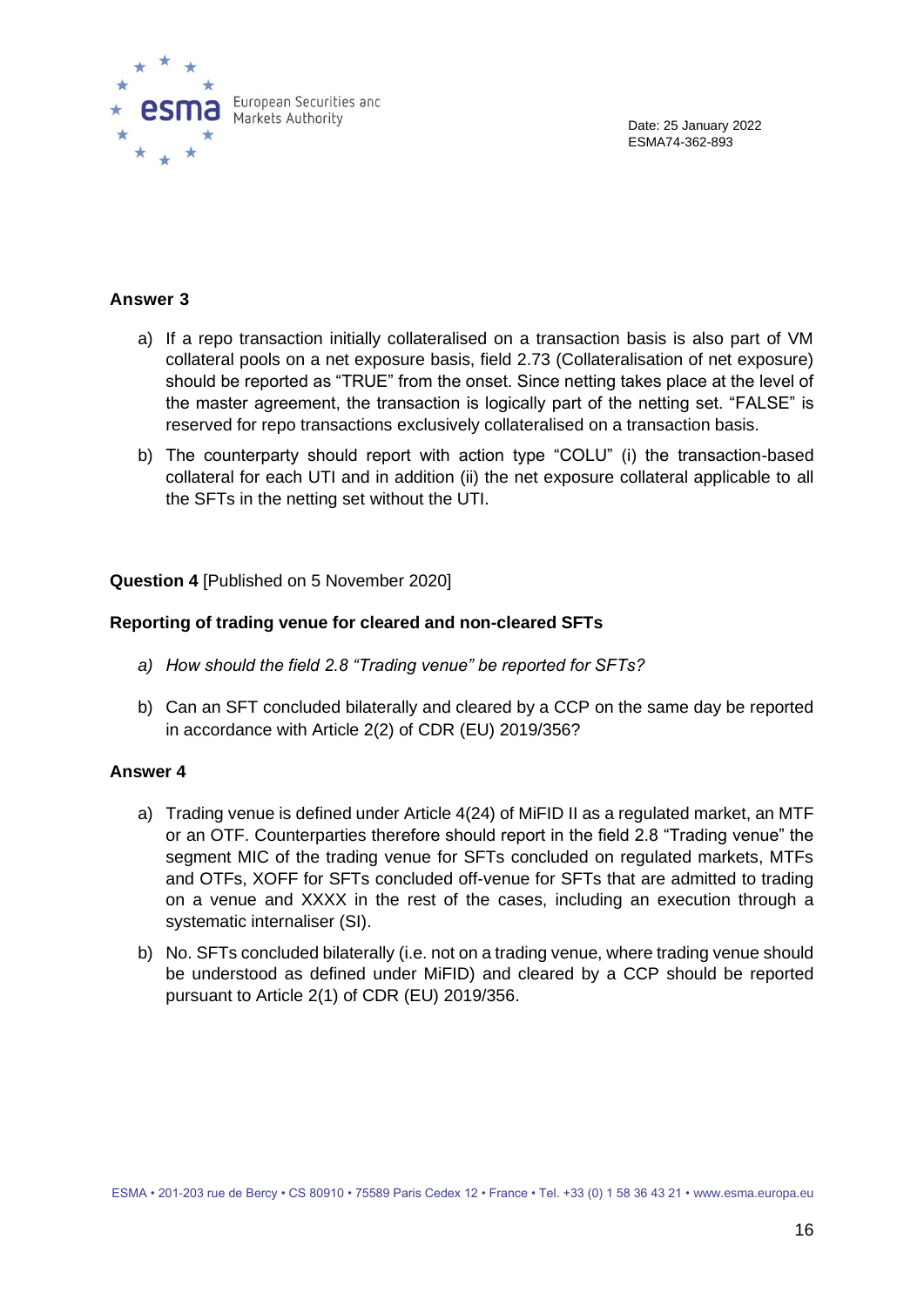

#### **Question 5** [Published on 5 November 2020]

#### **Reporting of zero collateral for margin lending**

*How should zero collateral be reported for margin lending?*

#### **Answer 5**

In accordance with Article 5(2) of CIR (EU) 2019/363, counterparties should report the relevant collateral components of a margin loan as long as there is an outstanding exposure. Currently the technical standards do not allow for reporting of cash collateral for margin loans, therefore the counterparties cannot report for margin lending zero collateral in line with section 5.4.4 of the ESMA SFTR Reporting Guidelines. Counterparties should use the ISIN EU000A1G0EB6 (European Financial Stability Facility) as an agreed default value in field 2.78 (Identification of a security used as collateral) to report zero collateral for margin loans.

#### **Question 6** [Published on 28 January 2021]

#### **Reporting of past modifications**

*In relation to outstanding SFTs, paragraph 88 of the Guidelines provides that counterparties, that submitted several reports with event dates equal to reporting date or day before, breaking the chronological order, may need to resubmit last report(s) to bring the record of the transaction to the most up-to-date state.*

- *a) How should a counterparty proceed if it has sent reports with action type "MODI" or "CORR" with "past" event dates (earlier than reporting date -1) and no other modification or correction has been submitted since the last event?*
- *b) If the counterparty needs to report only one "past" modification (and no other modification or correction has been submitted since the day of that modification), can the counterparty submit a single report with a recent event date?*

#### **Answer 6**

a) In line with the paragraph 83 of the Guidelines, the reports with the Event date earlier than the reporting date -1 should not be considered by the TRs for the purpose of constructing the trade state report, therefore the reporting counterparty should submit the reports pertaining to the relevant modifications with the respective "past" event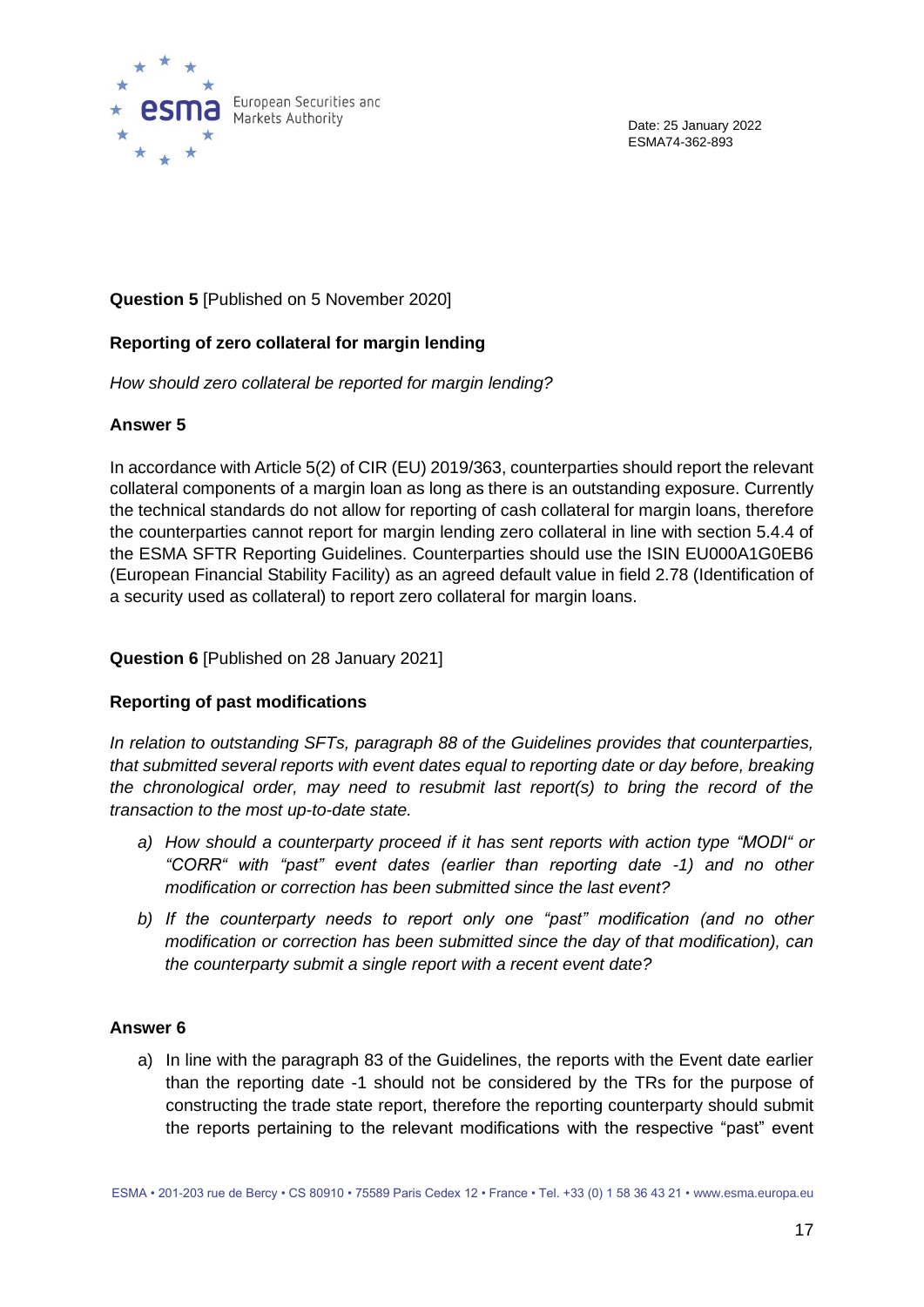



dates. To confirm the current state of the loan data, the reporting counterparty should subsequently send a report with action type "MODI" populating the field "Event date" with the date when report is made (i.e. the same date as the date provided in the field "reporting timestamp"). This last modification report should contain the most up-to-date state of the SFT.

With respect to collateral data, it is expected that the reporting counterparty updates the collateral on a daily basis as required under Article 5(3) of Commission Implementing Regulation (EU) 2019/363 of 13 December 2018.

b) No. This is a particular case of the scenario described in point a) above, being in this case only one single past modification. Similarly, the reporting counterparty should report this modification with the respective "past" event date and then resubmit an SFT report with action type "MODI" and populating the field "Event date" with the date when report is made (i.e. the same date as the date provided in the field "reporting timestamp").

#### **Question 7** [Published on 28 January 2021]

#### **Update of a Trade State Report belonging to an SFT**

- *a) Paragraph 83 of the Guidelines provides that the Trade Repositories (TRs) should*  apply changes to the Trade State Report only based on the reports sent with the event *dates equal to the reporting date or the day preceding the reporting date. Should the TRs take into account if the day preceding the reporting date is a non-working day (in particular, a holiday in the jurisdiction of the reporting counterparty)?*
- *b) Is it possible to update an SFT after its maturity or an early termination?*
- *c) Is it possible to report lately a termination of an SFT?*
- *d) How should TRs proceed with the reconciliation of SFTs whose termination is reported after the reporting deadline?*

#### **Answer 7:**

a) Yes, the TRs when determining, based on the Event date, whether a given report should be taken into account for the update of the Trade State Report, should take into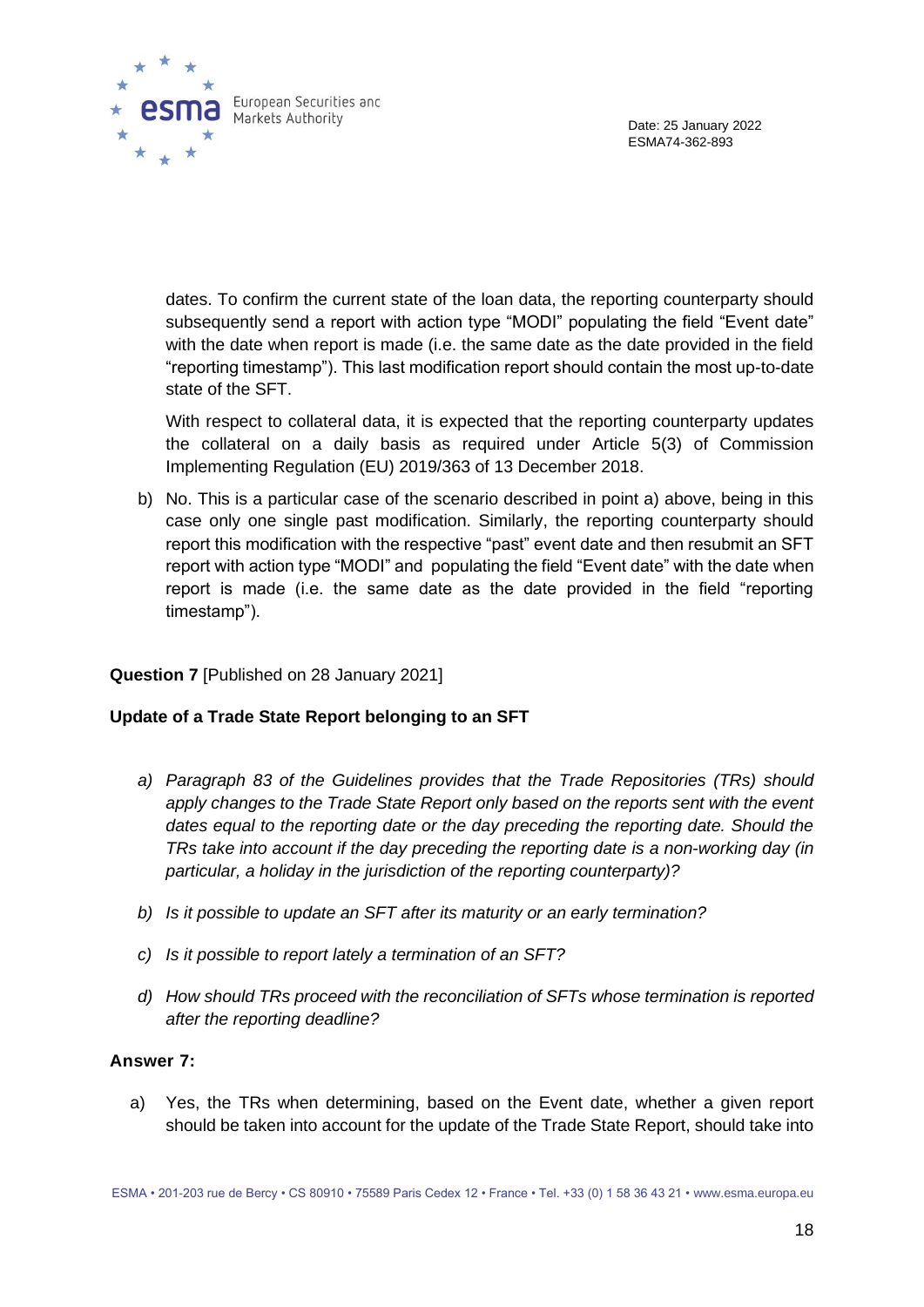

account the non-working days, including weekends as well as holidays in line with the national calendars of the reporting counterparties or of the entities responsible for reporting, as applicable. For example, if a given counterparty reports a modification on 2 May, populating the field "Event date" with 30 April, and 1 May is a holiday in the jurisdiction of that counterparty, the TR should consider this report for the purpose of updating the Trade State Report.

b) The latest trade state of an SFT can only be updated by the TRs based on reports submitted with regards to SFTs that are outstanding. Otherwise, with regards to SFTs that are not outstanding, the TRs should record the information but not update the trade state of the SFT. Reopening an SFT is not possible. Furthermore, pursuant to paragraph 83 of the Guidelines TRs should not update the latest state of an SFT, if the Event Date is earlier that Reporting Date -1.

Example for a possible update of the latest state of an SFT:

Maturity Date of the trade: December 31<sup>st</sup>, 2021

Date of the latest update of the SFT: January 11<sup>th</sup>, 2021 (Monday)

Event Date: January 15<sup>th</sup>, 2021 (Friday)

Reporting Date: January 18<sup>th</sup>, 2021 (Monday)

Since the Event Date is not earlier than the Reporting Date -1 (January 15<sup>th</sup>, 2021) the TR should update the latest state of the SFT in the example.

Example for a possible report without update of the latest state of an SFT:

Maturity Date of the trade: January 12<sup>th</sup>, 2021

Date of the latest update of the SFT: January 11<sup>th</sup>, 2021 (Monday)

Event Date: January 12<sup>th</sup>, 2021 (Tuesday)

Reporting Date: January 18th, 2021 (Monday)

Since the Event Date (January 12<sup>th</sup>, 2021) is earlier than the Reporting Date -1 (January  $17<sup>th</sup>$ , 2021) the TR should not update the latest state of the SFT in the example.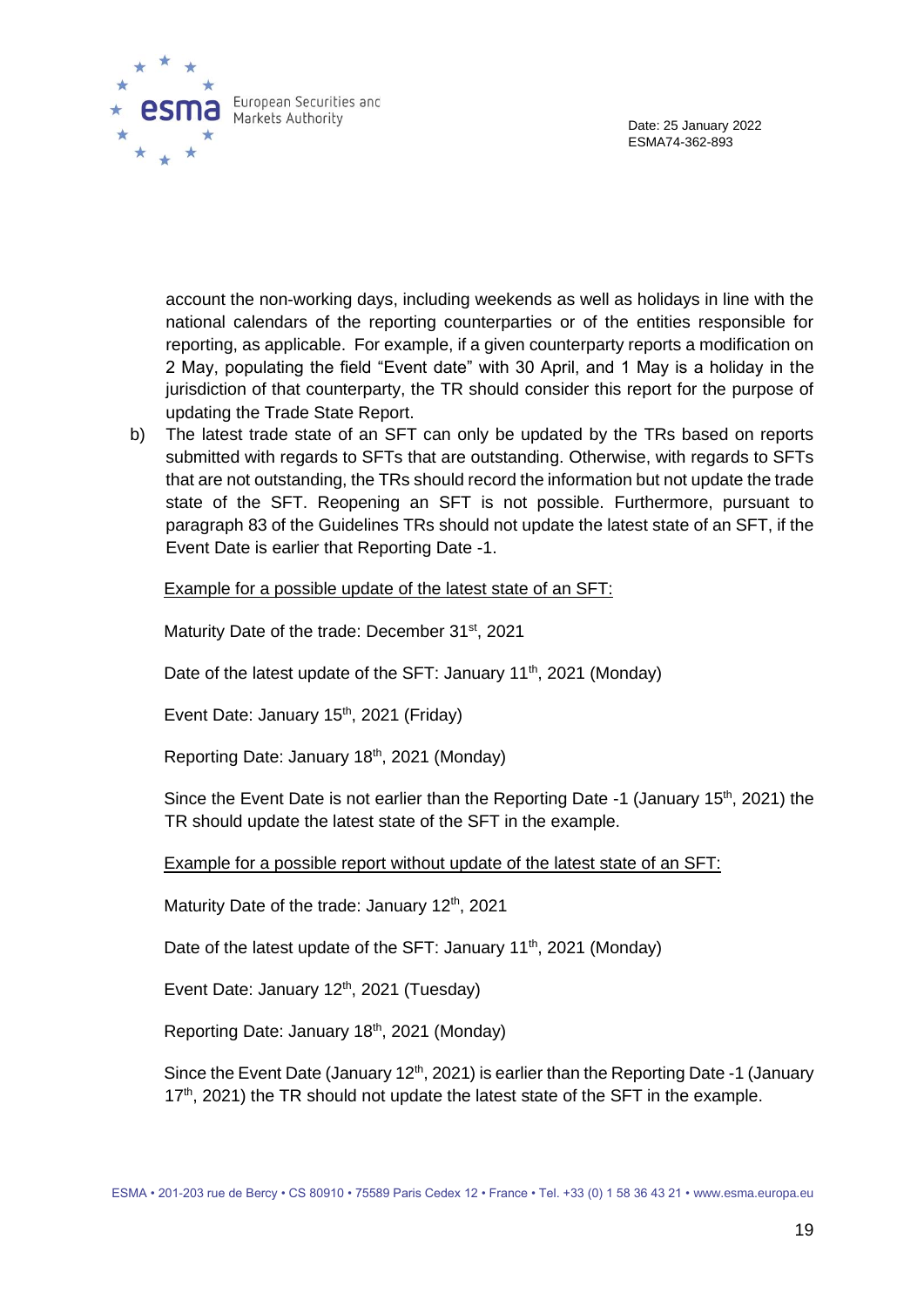

- c) Yes, it is possible. As included under paragraph 83 of the Guidelines, "the TRs should not apply the reported change to the current Trade State Report (if the transaction is still outstanding) nor the past trade state report of the date for which the event was reported." However if the counterparties need to report after the reporting deadline the termination of an SFT [which economically and/or contractually is not any longer outstanding), they should use action type "ETRM" and report fields "Event date" and "Termination date" with the relevant date in the past. This is also how counterparties should report after the reporting deadline a modification of the maturity date which is in the past. In either case, the TRs should update accordingly the latest trade state report and remove those SFTs.
- d) TRs should remove those SFTs from reconciliation thirty calendar days after the termination is reported, as required under Article 2(2)(h) of Commission Delegated Regulation 2019/358 supplementing SFTR.

#### **Question 8** [Published on 28 January 2021]

#### **Reporting of SFTs by the FC on behalf of a SME-NFC pursuant to the Article 4(3) SFTR**

- *a) Which of the reportable details specified in the Commission Delegated Regulation (EU) 2019/356 of 13 December 2018 supplementing Regulation (EU) 2015/2365 should be provided by the SME-NFC to the FC to enable the latter to report on behalf of the SME-NFC pursuant to the Article 4(3) SFTR?*
- *b) How should a FC proceed if the SME-NFC does not duly renew its LEI and therefore the reports submitted on its behalf are rejected by a Trade Repository?*
- *c) How should a FC proceed if an NFC that has been classified as an non-SME NFC changes its status to SME-NFC, but fails to timely inform the FC of this fact?*
- *d) How should FC and SME-NFC proceed if they report to two different TRs? Do they need to onboard to the TR of their counterparty?*

#### **Answer 8:**

a) It is understood that the FC cannot be expected to possess the reportable details characterising the SME-NFC itself (e.g. sector of the reporting counterparty) nor the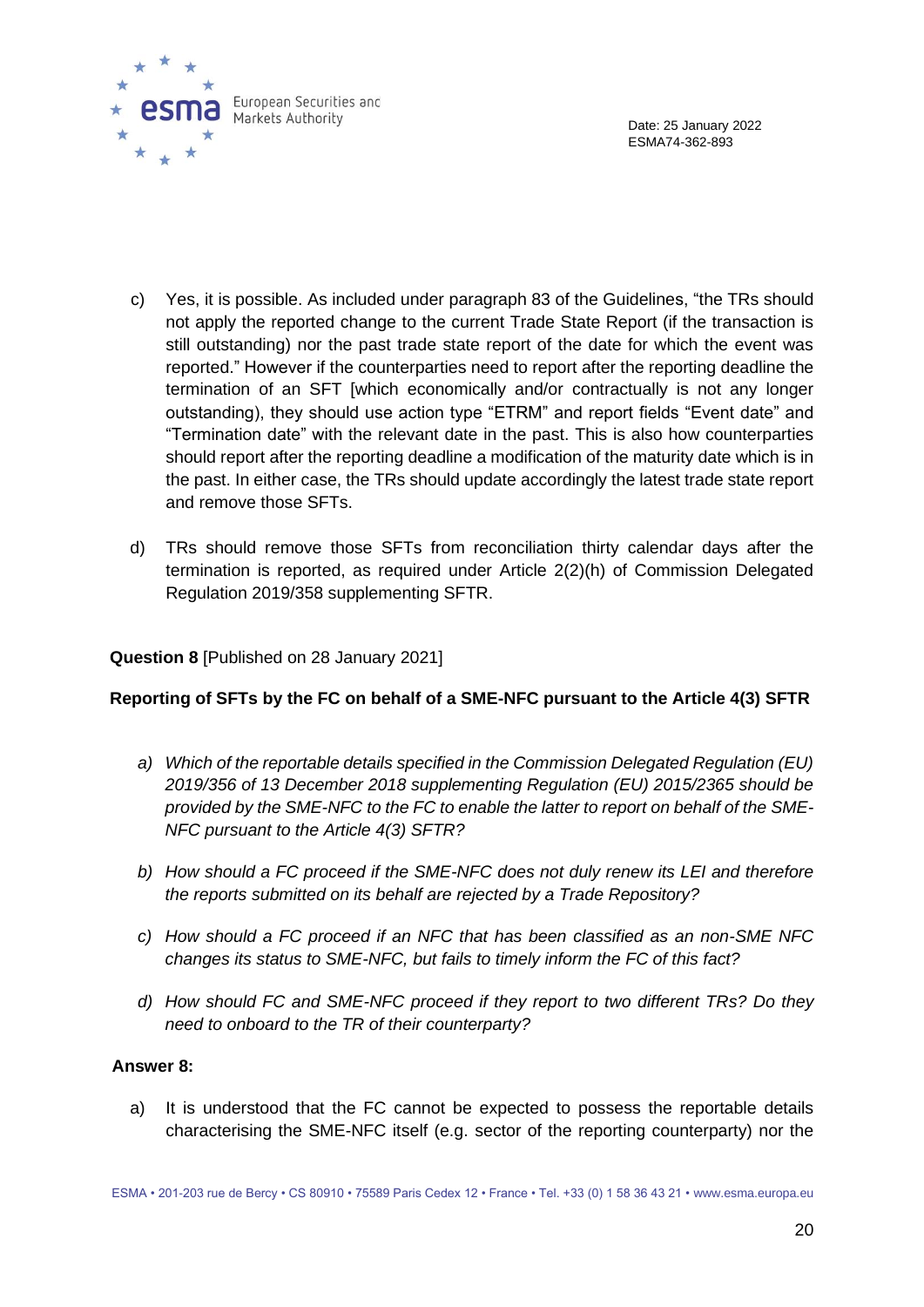

details of the execution and clearing arrangements entered into by the SME-NFC itself (e.g. NFC's broker or NFC's clearing member).

Therefore, having in mind the scope of information required under the Regulation (EU) 2019/356, it is understood that SME-NFC should provide to the FC particularly the following details:

#### Table 1 Counterparty data:

- i. Field 1.3 Reporting counterparty ID (Legal Entity Identifier (LEI))
- ii. Field 1.4 Nature of the reporting counterparty (Indication of whether the reporting counterparty is a financial or non-financial counterparty)
- iii. Field 1.5 Sector of the reporting counterparty (Taxonomy for Non-Financial Counterparties. The categories from A to U correspond to the main sections of NACE classification as defined in Regulation (EC) No 1893/2006 of the European Parliament and of the Council<sup>5</sup>)
- iv. Field 1.6. Additional sector classification, if applicable
- v. Field 1.7 Branch of the reporting counterparty
- vi. Field 1.13 Beneficiary
- vii. Field 1.14 Tri-party agent
- viii. Field 1.15 Broker
- ix. Field 1.16 Clearing member
- x. Field 1.17 Central Securities Depository ('CSD') participant or indirect participant
- xi. Field 1.18 Agent lender

Table 4 Re-use, cash reinvestment and funding sources data:

<sup>5</sup> ANNEX I Formats to be used for reports on the details of securities financing transactions, as referred to in Article 4(1) and (5) of Regulation (EU) 2015/2365

ESMA • 201-203 rue de Bercy • CS 80910 • 75589 Paris Cedex 12 • France • Tel. +33 (0) 1 58 36 43 21 • www.esma.europa.eu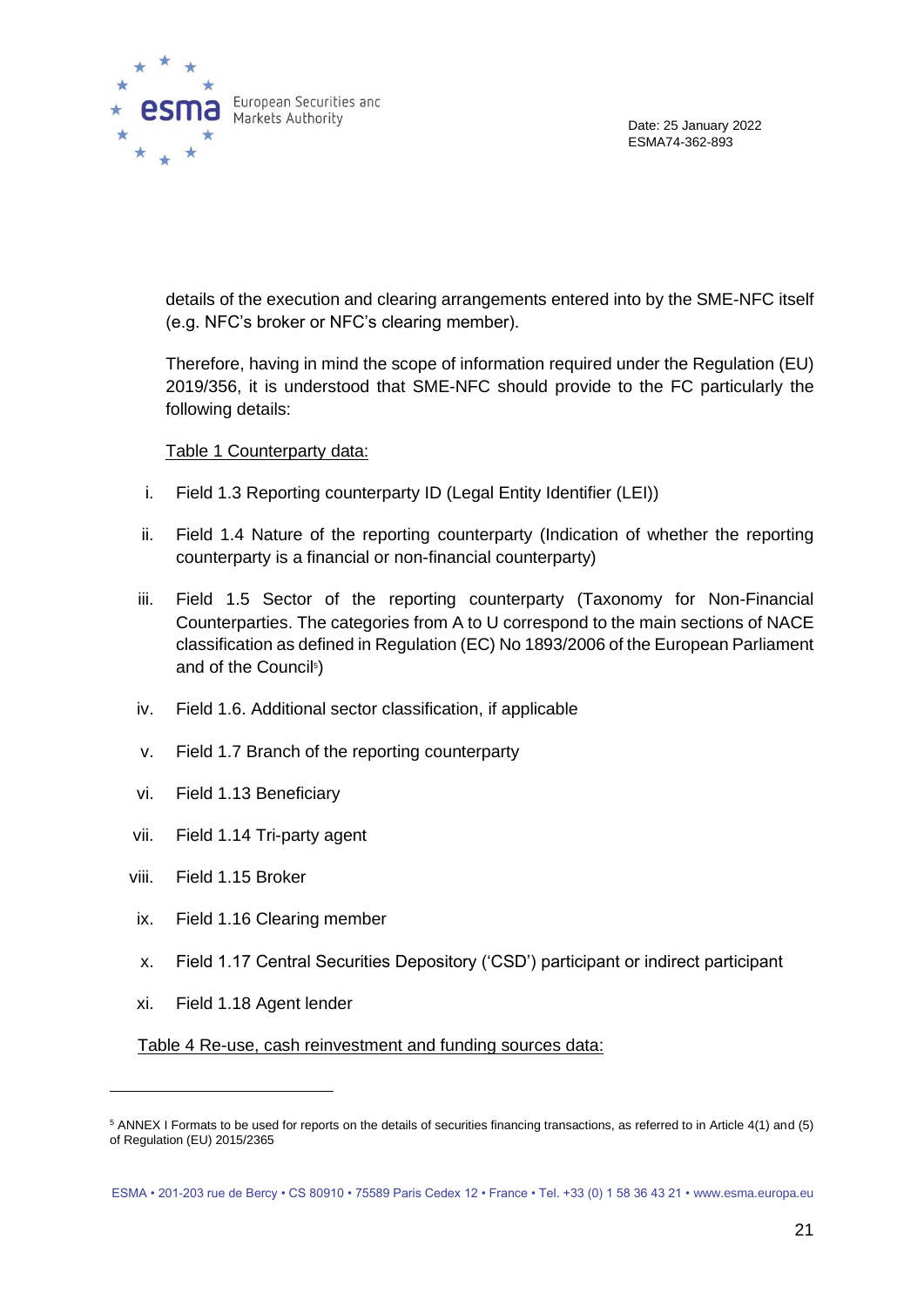

- xii. Field 4.8 Value of reused collateral
- xiii. Field 4.9 Estimated reuse of collateral
- xiv. Field 4.12 Type of re-invested cash investment
- xv. Field 4.13 Re-invested cash amount

The reportable details in fields 1.3, 1.4, and 1.5 ,and 1.6 and 1.7 if applicable, are static information not related to a specific SFT, meaning that they can be provided by the SME-NFC on a one-off basis and updated immediately each time when any of such detail's changes. Other reportable details specified in fields 1.13 to 1.18 should be provided for each SFT between the FC and the SME-NFC. Fields 4.8, 4.9, 4.12 and 4.13 as applicable, should be provided for each pair FC – SME-NFC.

If the SME-NFC has not provided to the FC the reportable details specified above, the FC should submit the missing reports without undue delay as soon as it receives all the relevant details.

b) Financial counterparty should timely liaise with the SME-NFC to so that the latter renews its LEI.

It should be noted that in accordance with Article 1(1) of Commission Delegated Regulation 2015/2365 supplementing SFTR "A report made pursuant to Article 4(1) of Regulation (EU) 2015/2365 shall include the complete and accurate details set out in Tables 1, 2, 3 and 4 of the Annex that pertain to the SFT concerned". The SME-NFC is responsible for ensuring that the details of the SFT provided to the FC are correct. As clarified in point (a), field 1.3 Reporting counterparty ID is one of the details that NFC should provide to the FC. Therefore, the SME-NFC should ensure that its LEI is correct (thus also valid and duly renewed) so that FC can perform the reporting of SFTs on its behalf.

If the SME-NFC has not timely renewed its LEI and therefore FC was not able to successfully report on behalf of SME-NFC, the FC should submit the missing reports without undue delay as soon as the LEI of the SME-NFC is renewed.

c) In accordance with article 4(3) SFTR, SME-NFC are those « which on its balance sheet dates does not exceed the limits of at least two of the three criteria laid down in Article 3(3) of Directive 2013/34/EU of the European Parliament and of the Council ».

ESMA • 201-203 rue de Bercy • CS 80910 • 75589 Paris Cedex 12 • France • Tel. +33 (0) 1 58 36 43 21 • www.esma.europa.eu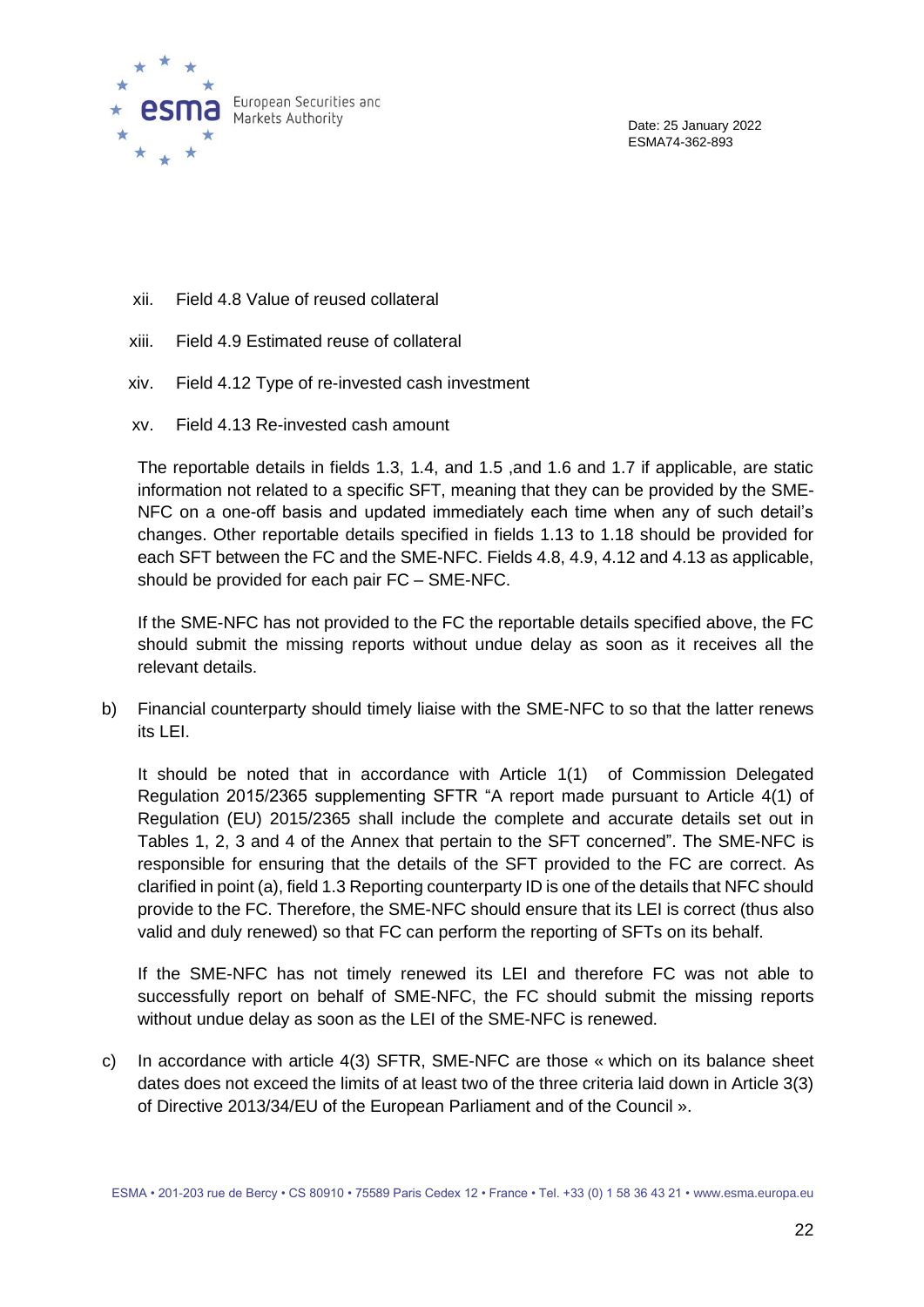

Specifically, SME-NFC are defined in SFTR by reference to the definition of "medium-sized undertakings". A medium-sized undertaking does not exceed the limits of at least two of the three following criteria:

- Balance sheet total: EUR 20 000 000;
- Net turnover: EUR 40 000 000:
- Average number of employees during the financial year: 250.

In practice, this information should be included in the NFC's annual reports which is published annually.

To the extent possible, the SME-NFC should inform the FC of an anticipated change in its status ahead the publication of its annual report to avoid any disruption in the continuity of reporting.

Given that the status of the NFC is known and primarily assessed by the NFC itself, it is thus part of information that the FC cannot be reasonably expected to possess, it is understood that in the case where non-SME NFC has become an SME-NFC and does not inform the FC of this change, the FC may not be aware of its obligation to report on behalf of that SME-NFC.

When FC becomes aware of such change after the effective change of status, it should submit the missing reports pertaining to the SFTs that were concluded, modified or terminated after that date without undue delay. Such submissions should be done, upon having received from the NFC all relevant details (as per (a) above) pertaining to these SFTs.

d) For any outstanding SFTs where an FC and an SME-NFC report to two different Trade Repositories, the outstanding SFT of the SME-NFC should be transferred to the TR of the FC, unless the FC decides to become client of the TR of the SME-NFC and report the SFT with the SMF-NFC to that TR

Each time a NFC changes its status from non-SME NFC to SME-NFC, it should transfer its outstanding SFT concluded with the FC to the TR of that FC as of the date of its changed status unless the FC decides to become client of the TR of the SME-NFC and report the SFT concluded with the SME-NFC to that TR. Similarly, each time when NFC changes its status from SME-NFC to non-SME NFC, the outstanding SFT concluded with the FC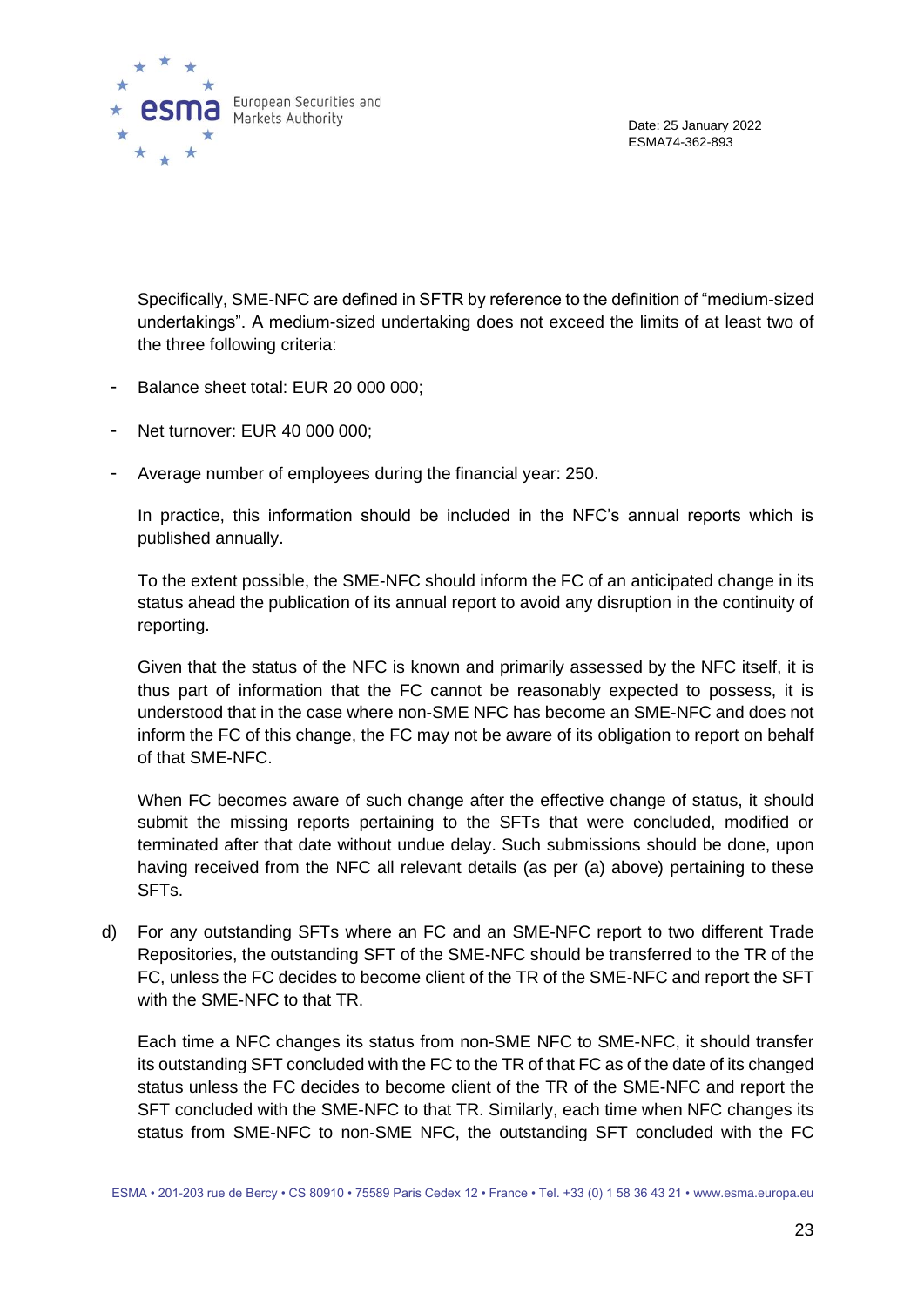

should be transferred back to the TR of the NFC, unless the NFC decides to become client of the TR of the FC and report the SFT concluded with the FC to that TR.

For the performance of data transfer, neither the NFC nor the FC (or any report submitting entity reporting on their behalf) are expected to onboard to the TRs of the other counterparty. The reference to TR participant should relate to the NFC and FC (or the report submitting entity reporting on their behalf), as appropriate.

#### **Question 9** [Updated on 23 March 2021]

#### **Reporting of SFTs where an external portfolio manager participates**

- *a) How should a portfolio manager be identified in a SFT report, i.e. an entity to which the execution of a part of the investment strategy of a counterparty is delegated?*
- *b) How should the amount of estimated reuse of collateral or the reinvested cash be calculated where a financial counterparty or the entity responsible for its reporting uses several entities to conclude SFTs, to manage the collateral thereof and to report?*
- *c) How should the collateral components pertaining to variation margining on a net exposure basis be reported when a financial counterparty or the entity responsible for its reporting uses more than one portfolio manager or a triparty provider for the SFTs in the same netting set and it delegates the reporting?*

#### **Answer 9:**

- a) Where that entity performs, de jure or de facto, one of the roles identified in the counterparty data of a SFT report, such as broker or agent lender, it should be included in the relevant field. Otherwise that entity should not be identified.
- b) As indicated in paragraph 62 of the ESMA SFTR Reporting Guidelines, in case of delegation of reporting, it is the responsibility of the counterparty to the SFT (or the entity responsible for reporting thereof) to provide to the report submitting entity all the relevant details pertaining to an SFT report. Prior to the reporting to a TR, as pointed out in paragraph 401 of the ESMA SFTR Reporting Guidelines, the counterparty to the SFT (or the entity responsible for reporting thereof) should perform the relevant calculations itself or it should provide the relevant SFT details to the entity to which it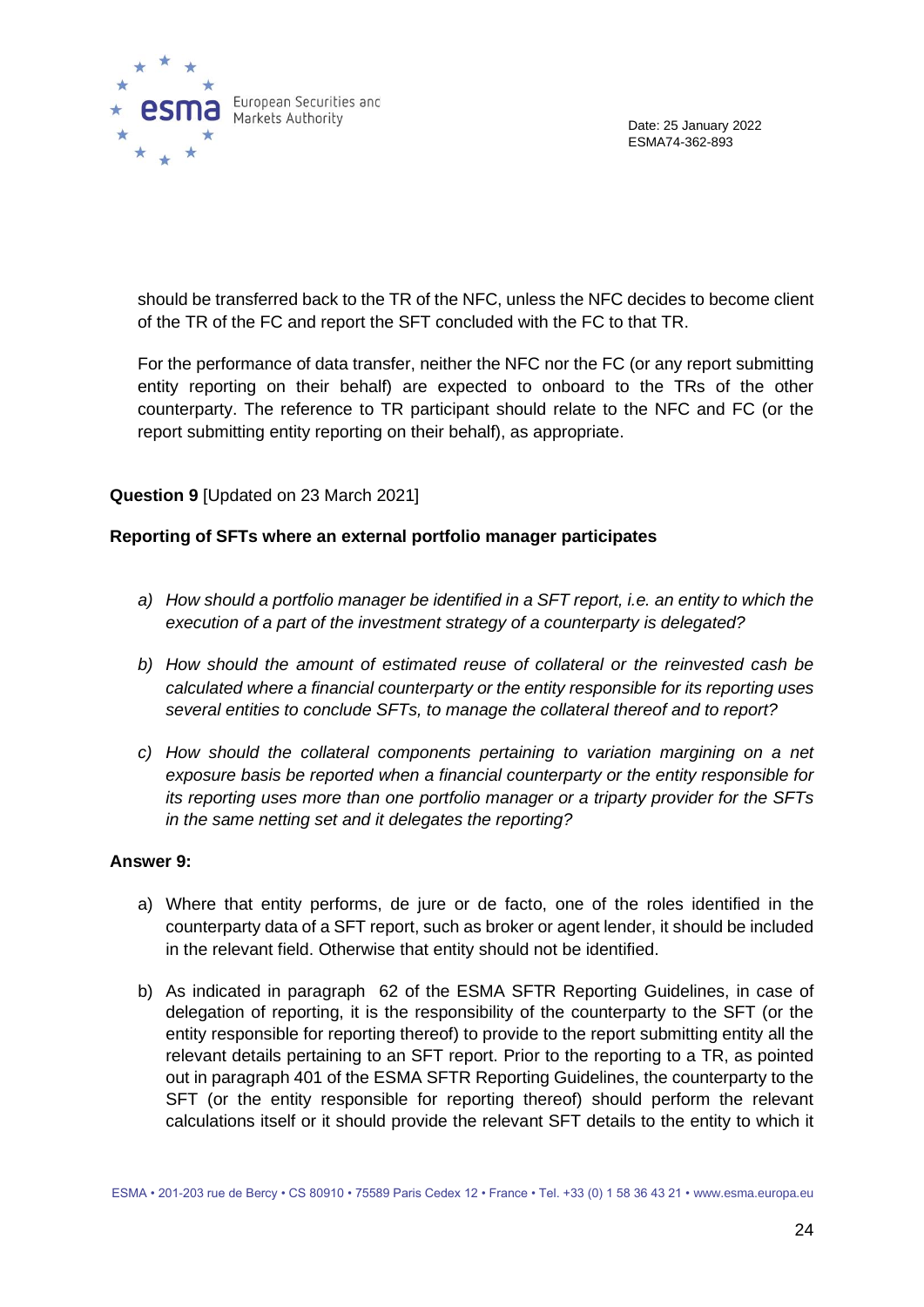

delegated the calculations. The counterparty or entity responsible for reporting should calculate the estimated reuse of collateral (field 4.9) or the reinvested cash (4.13) for each and every collateral component and across all the SFTs concluded. Where the counterparty or the entity responsible for reporting has delegated the reporting, it should provide the estimate(s) to the report submitting entity.

Example: Counterparty A (financial counterparty) appoints three portfolio managers to manage different segments of a portfolio (also known as sleeves) of assets and their custodian to act as an agent lender. An agreement for delegation of SFTR reporting exists with each one for the transactions they manage.

Each of the above undertakes transactions involving ISIN X, as follows:

- Portfolio Manager 1
	- invests in €2,000,000 of the instrument
	- executes a reverse repo against €1,500,000 of the instrument
	- executes a repo using €1,000,000 of the instrument
- Portfolio Manager 2
	- executes a reverse repo against €500,000 of the instrument
	- executes a repo using €250,000 of the instrument
- Portfolio Manager 3
	- invests in €1,000,000 of the instrument
- Agent lender 1:
	- lends €1,000,000 of the instrument

### **Financial situation at the reporting counterparty**

- o Own assets =  $2,000,000^{1M1} + 1,000,000^{1M3} = 3,000,000$
- $\circ$  Held as collateral (eligible for reuse) = 1,500,000<sup>IM1</sup> + 500,000<sup>IM2</sup> = 2,000,000
- $\circ$  Posted as collateral = 1,000,000<sup>M1</sup> + 250,000<sup>M2</sup> = 1,250,000
- $\circ$  Loaned out = 1,000,000<sup>AL1</sup>

#### **Expected values to be reported for the ISIN X and the reporting counterparty**

o Estimated reuse:  $\frac{2,000,000}{2,000,000+3,000,000}$  x (1,250,000 + 1,000,000) = **900,000** 

It is up to the reporting counterparty or entity responsible for reporting to decide which of the three entities should send that report.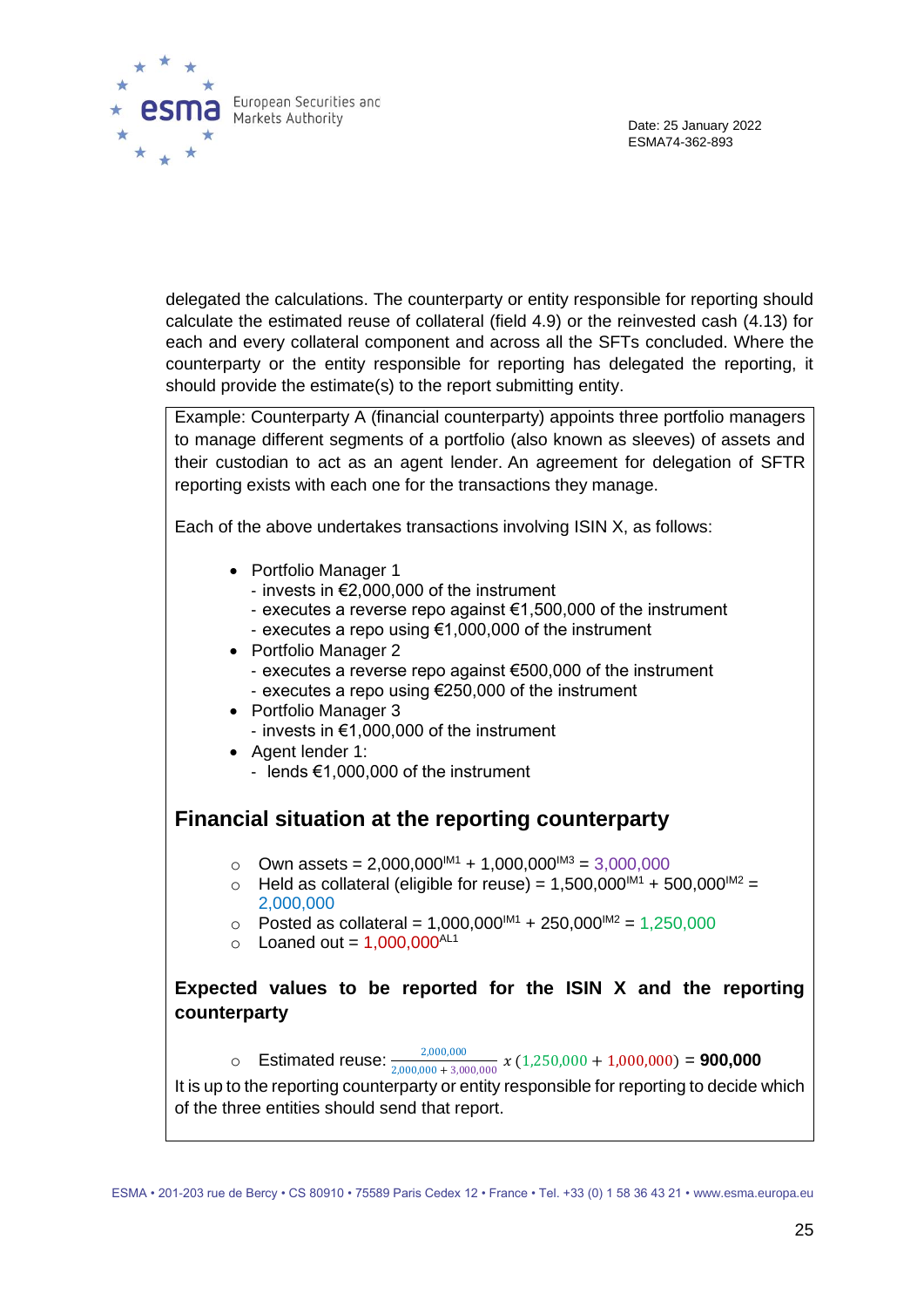

c) Similarly to point b, prior to the reporting to a TR, the counterparty to an SFT or the entity responsible for reporting either should perform the relevant calculations itself or it should provide the relevant SFT details to the entity to which it delegated the calculations. Where the counterparty or the entity responsible for reporting has delegated the reporting, it should provide the relevant details to the report submitting entity.

#### **Question 10** [Updated on 20 May 2021]

#### **Reporting of changes to the reference rate in an SFT**

*To ensure consistency of reporting of SFTs, it is important to clarify how the counterparties should report SFTs based on reference rates that are not included explicitly in the Commission Implementing Regulation (EU) 2019/363, such as €STR. In particular:*

- *(a) How the counterparties should report the changes to the reference rate in an SFT? In particular, how such changes should be reported in the scenario when, following to the*  benchmarks reform, the counterparties agree to switch to a different rate or when a *fallback is triggered?*
- *(b) How the counterparties should report SFTs based on reference rates that are not included explicitly in the Commission Implementing Regulation (EU) 2019/363, for example €STR?*

#### **Answer 10**

- (a) In all such cases the counterparties should report a modification of an SFT and update the relevant fields, 2.25 Floating rate or 2.59 Floating rebate rate, as applicable.
- (b) At the time the Commission Implementing Regulation (EU) 2019/363 was developed, €STR was not yet available, therefore the list of standardised codes for reporting of floating rate specified in this Regulation (for the fields 2.25 Floating rate and 2.59 Floating rebate rate) does not provide the code for reporting of this reference rate. Consequently, the counterparties need to use the free-text field to report €STR.

In order to ensure consistent reporting and enable the reconciliation of the reports in question, counterparties should report in the free-text field "ESTR", i.e. the 4-letter code assigned to €STR in the ISO 20022 standard.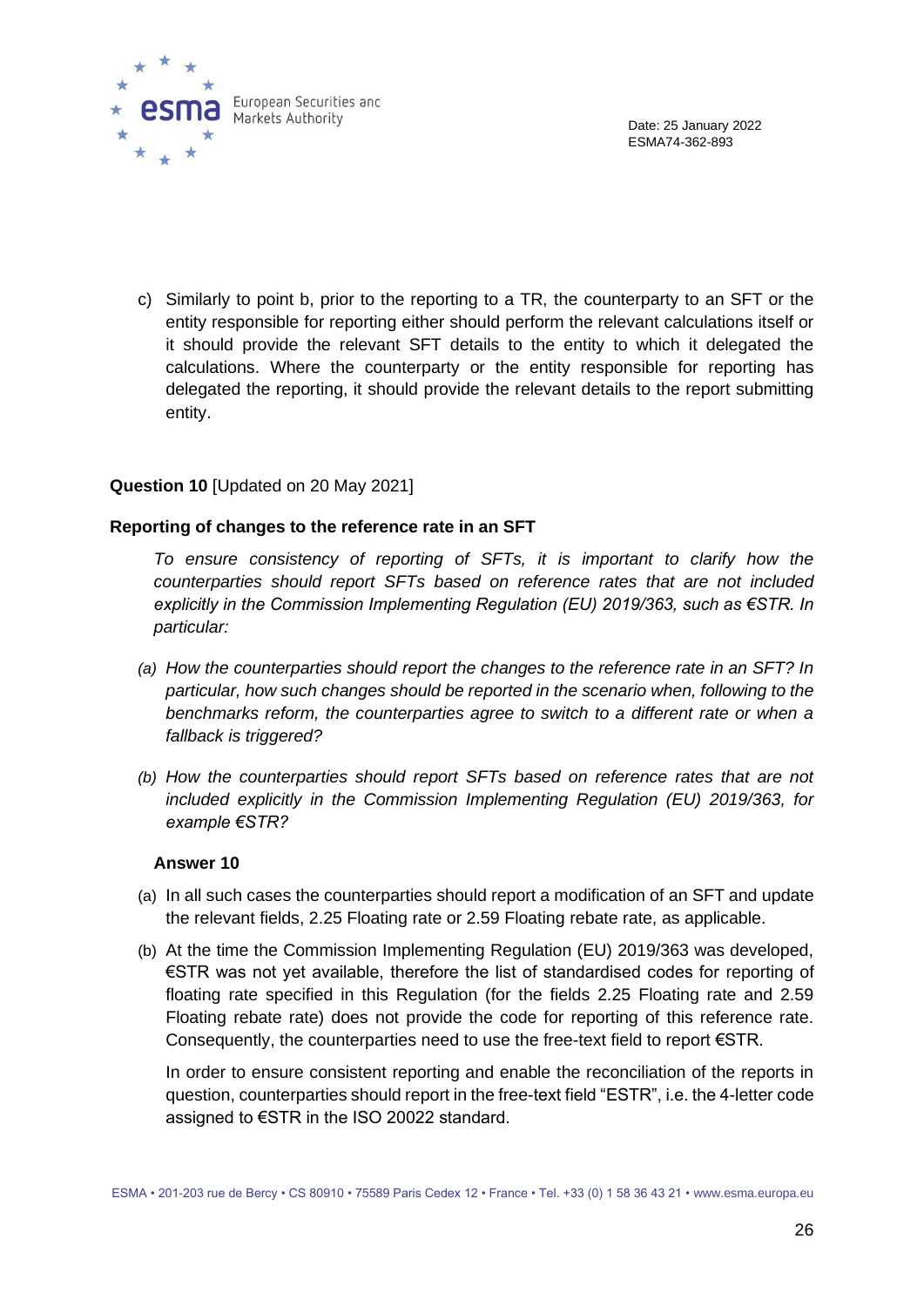

Similarly, for other reference rates that are not included in the list of standardised codes, counterparties should report in the free-text field the 4-letter code assigned to that reference rate is the ISO 20022 standard, to the extent it is available, as described in ISO 20022 Benchmark Curve Name Code at the following [link.](https://www.iso20022.org/standardsrepository/)

#### **Question 11** [Published on 21 September 2021]

#### **LEI changes due to mergers and acquisitions**

- *a) Which data fields should be updated in case of corporate restructuring events affecting the LEI?*
- *b) To which entities the information on the LEI update should be broadcasted?*

#### **Answer 11:**

a. Further to the process described in section 4.19 of the Guidelines, once a notification regarding a corporate restructuring event affecting outstanding SFTs is received, the TR should identify all the outstanding SFTs where the entity is identified with the old identifier in any of the following fields: Reporting counterparty (fields 1.3, 3.4, 4.4), Other counterparty (fields 1.11, 3.6), Entity responsible for the report (fields 1.10, 3.5, 4.5), Report submitting entity ID (fields 1.2, 3.3, 4.3), Beneficiary (field 1.13), Tri-party agent (field 1.14), Broker (field 1.15), Clearing member (field 1.16), Central Securities Depository (CSD) participant or indirect participant (field 1.17), Agent lender (field 1.18), CCP (field 2.7) and LEI of the issuer (fields 2.54 and 2.93), and replace the old identifier with the new LEI.

TRs should ensure that all the subsequent validations of the aforementioned fields are also aligned with the relevant reporting requirements included in the ITS on reporting and in the Validation rules.

b. Other corporate restructuring events, such as, but not limited to, partial acquisitions, spin-offs, may affect only a subset of outstanding SFTs, in which case the new entity should accordingly provide the TR with the UTIs of the SFTs impacted by that event. In addition to the counterparties indicated in paragraph 162 (c) of the Guidelines, the TRs should inform the relevant report submitting entities, entities responsible for reporting (to the extent that they are participants to the TR) as well as third parties